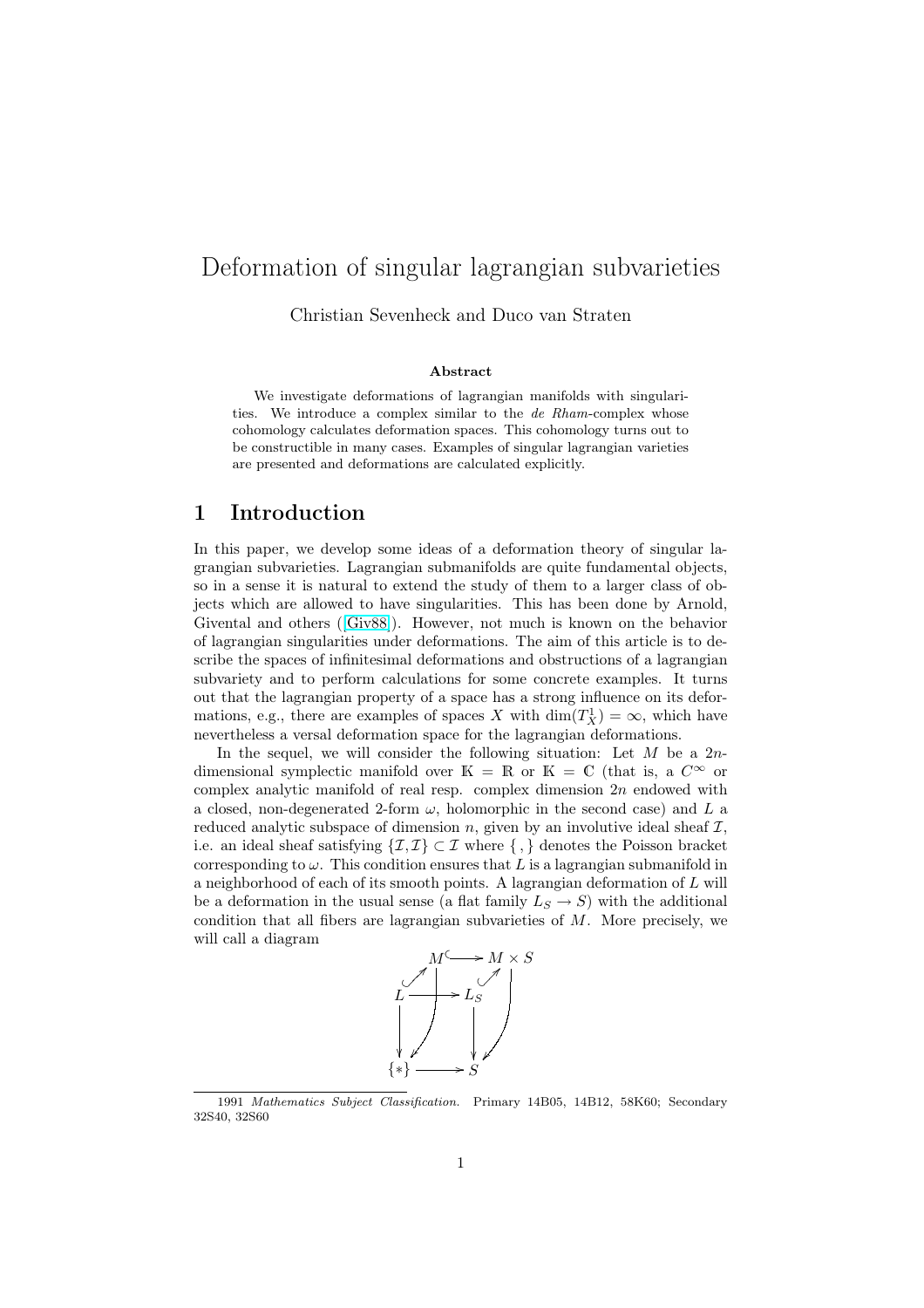a lagrangian deformation of L iff  $L_S \to S$  is flat and  $\{I_S, I_S\}_S \subset I_S$ . Here  $I_S$  is the ideal sheaf defining  $L_S$  in  $M \times S$  and  $\{ , \} _S$  is the Poisson structure defined on  $M \times S$  by the form  $\omega_S := p^* \omega$ ,  $p : M \times S \to M$  being the canonical projection. This definition can be formalized using the language of deformation functors (see [Sev99] and [Sch68]). The more formal approach yields the definition of morphisms of deformations, in particular, two deformations  $L_S \subset M \times S$  and  $L_T \subset M \times T$  are called equivalent iff there is an isomorphism  $F : M \times S \to$  $M \times T$  satisfying  $F^* \omega_T = \omega_S$  (i.e., inducing a family of symplectomorphism para[meteriz](#page-21-0)ed by S[\), m](#page-21-0)apping  $L_S$  to  $L_T$  and specializing to the identity over the zero fibre. In case that M is simply connected (and Stein for  $K = \mathbb{C}$ ), F is induced by a family of time 1 maps of hamiltonian vector field, see lemma 3.

The tangent space to the functor of lagrangian deformations of L (that is, the space of lagrangian deformations of L over  $Spec(\mathbb{K}[\epsilon])$  up to those induced by hamiltonian vector fields of the ambient manifold) will be denoted by  $LT<sub>L</sub><sup>1</sup>$ . However, we will focus our attention to the local case mainly, that is, we [w](#page-5-0)ill study the *sheaf*  $\mathcal{L}T_L^1$  of lagrangian deformations of L.

Acknowledgements: We thank A. Givental who suggested to investigate the deformation theory of lagrangian singularities in 1992. The first named author would like to thank C. Sabbah for numerous discussions on the subject.

## 2 The complex  $\mathcal{C}^{\bullet}$

We start with a slightly more general situation: Let  $\mathcal{I} \subset \mathcal{O}_M$  be an involutive ideal sheaf,  $\mathcal{O}_L$  the structure sheaf of the subvariety L described by  $\mathcal I$  and denote by  $\mathcal{L} := \mathcal{I}/\mathcal{I}^2$  the conormal sheaf. The formula  $\{\mathcal{I}^i, \mathcal{I}^j\} \subset \mathcal{I}^{i+j-1}$ , which can be easily verified, shows that there are well-defined operations

$$
\begin{array}{ccc}\n\mathcal{L} \times \mathcal{O}_L & \longrightarrow & \mathcal{O}_L \\
(g, f) & \longmapsto & \{g, f\} & \text{and} & (g_1, g_2) & \longmapsto & \{g_1, g_2\}\n\end{array}
$$

The bracket on  $\mathcal L$  is antisymmetric and satisfies the Jacobi identity, thus making  $\mathcal L$  into a (infinite dimensional) Lie algebra over K. The first operation acts as a derivation on  $\mathcal{O}_L$ , i.e. satisfies  $\{g, f \cdot h\} = \{g, f\}h + f\{g, h\}$  for  $g \in \mathcal{L}$  and  $f, h \in \mathcal{O}_L$ . This implies that it can be rewritten as

$$
\mathcal{L} \to \mathcal{D}\!er(\mathcal{O}_L, \mathcal{O}_L) = \Theta_L
$$

and one checks that this is a morphisms of Lie-algebras. In such a situation  $\mathcal L$ is called a Lie algebroid (see [Mac87] and [Käl98]).

**Definition 1.** Let  $C_{L}^{p}$  be the following  $\mathcal{O}_{L}$ -module

$$
\mathcal{C}^p_L := \mathcal{H}om_{\mathcal{O}_L}\left(\bigwedge^p \mathcal{L}, \mathcal{O}_L\right)
$$

and define a differential:

$$
(\delta (\phi))(h_1 \wedge \ldots \wedge h_{p+1}) :=
$$
  
\n
$$
\sum_{i=1}^{p+1} (-1)^i \left\{ h_i, \phi \left( h_1 \wedge \ldots \wedge \widehat{h}_i \wedge \ldots h_{p+1} \right) \right\}
$$
  
\n
$$
+ \sum_{1 \leq i < j \leq p+1} (-1)^{i+j-1} \phi \left( \{ h_i, h_j \} \wedge h_1 \wedge \ldots \wedge \widehat{h}_i \wedge \ldots \wedge \widehat{h}_j \wedge \ldots \wedge h_{p+1} \right)
$$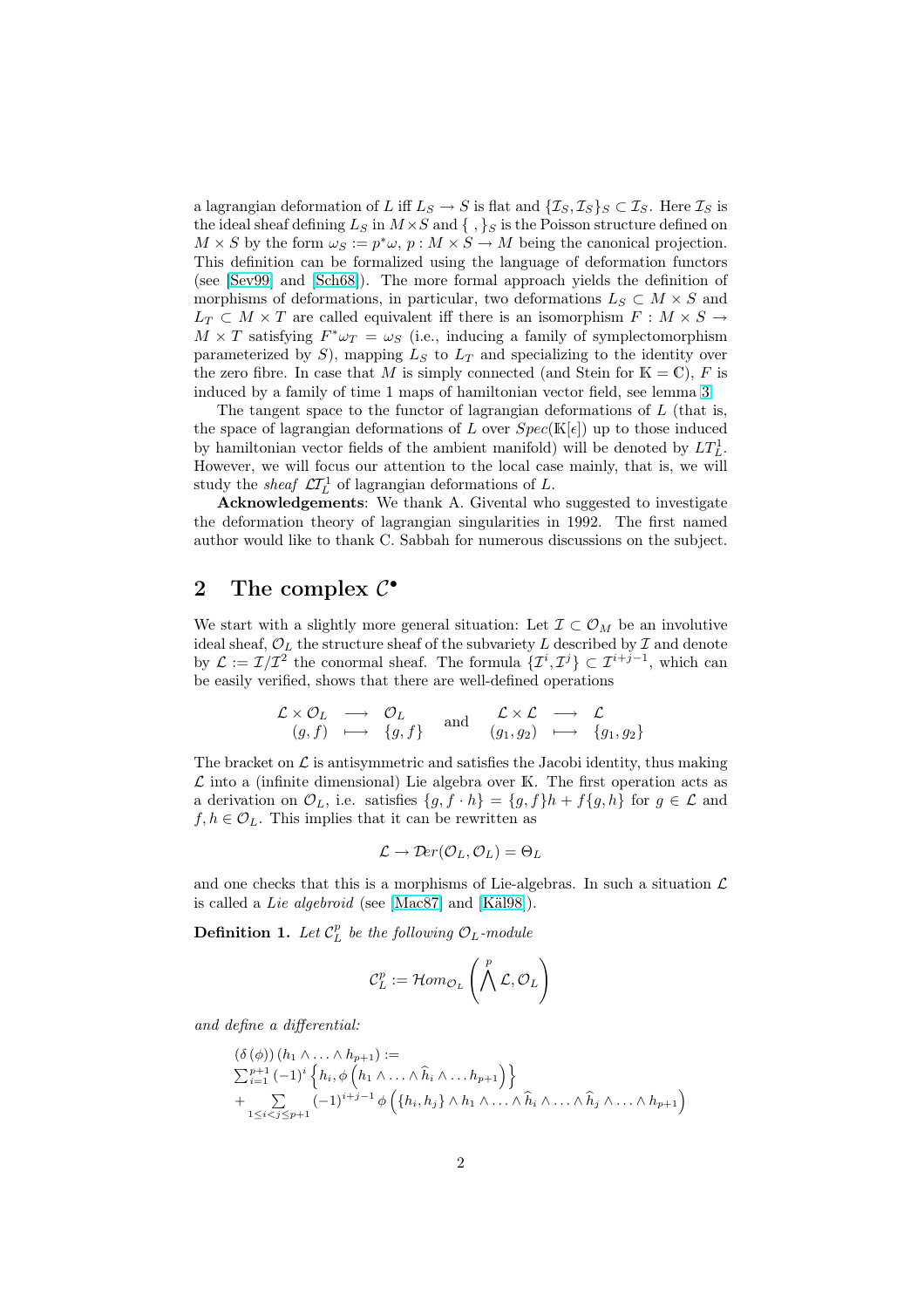It is a straightforward computation to check that  $\delta \circ \delta = 0$ , so we get a complex. Following [Mac87], it is called the standard complex for the Lie algebroid L. Remark that  $C^0 = O_L$  and  $C^1 = H \circ m_{O_L}(\mathcal{I}/\mathcal{I}^2, \mathcal{O}_L) =: \mathcal{N}_L$ , the normal sheaf of I in  $\mathcal{O}_M$ . For the definition of  $\delta$ , the fact that I is involutive is essential: the second term would not make sense otherwise. We may define [a produc](#page-20-0)t on the complex  $(C^{\bullet}, \delta)$ :

$$
\begin{array}{ccc}\n\mathcal{C}^p \times \mathcal{C}^q & \longrightarrow & \mathcal{C}^{p+q} \\
(\Phi, \Psi) & \longmapsto & \Phi \wedge \Psi\n\end{array}
$$

with

$$
(\Phi \wedge \Psi)(f_1 \wedge \ldots \wedge f_{p+q}) =
$$
\n
$$
\sum_{\substack{I \coprod J = \{1, \ldots, n\} \\ i_1 < \ldots < i_p}} sgn(I, J) \cdot \Phi(f_{i_1} \wedge \ldots \wedge f_{i_p}) \cdot \Psi(f_{j_1} \wedge \ldots \wedge f_{j_q})
$$

The sign is defined as

$$
sgn(I, J) := sgn\begin{pmatrix} 1, \dots, & p+q \\ i_1, \dots, i_p, j_1, \dots, j_q \end{pmatrix}
$$

**Proposition 1.** Let  $\Phi \in \mathcal{C}^p$ ,  $\Psi \in \mathcal{C}^q$  et  $\Gamma \in \mathcal{C}^r$ . Then we have

- 1.  $\Phi \wedge \Psi = (-1)^{deg(\Phi) \cdot deg(\Psi)} \cdot \Psi \wedge \Phi$ 2.  $(\Phi \wedge \Psi) \wedge \Gamma = \Phi \wedge (\Psi \wedge \Gamma)$
- 3.  $\delta(\Phi \wedge \Psi) = \delta(\Phi) \wedge \Psi + (-1)^{deg(\Phi)} \cdot \Phi \wedge \delta(\Psi)$

Proof. The first two points are trivial, while the third has to be checked by an explicit calculation.  $\Box$ 

Note that the last proposition says that  $(C_L, \delta, \wedge)$  is a *differential graded* algebra, furthermore, we have  $C_L^0 = \mathcal{O}_L = \Omega_L^0$ . As one might hope, there is indeed a tight connection between  $\Omega_L^{\bullet}$  and  $C_L^{\bullet}$ .

**Proposition 2.** Suppose that L is lagrangian. Then there exists a morphism  $J: \Omega^1_L \to \mathcal{C}^1_L$  which is an isomorphism outside the singular locus of L.

*Proof.* On a symplectic manifold, there is a canonical isomorphism  $\beta$  between vector fields and one forms, given by  $\beta(V) := i_V \omega$ . On the other hand, for each analytic subspace  $L \subset M$  we have two exact sequences, dual to each other, namely, the conormal and the normal sequence, thus, there is the following diagram:

$$
\mathcal{L} \longrightarrow \Omega^1_M \otimes \mathcal{O}_L \longrightarrow \Omega^1_L \longrightarrow 0
$$

$$
\downarrow \alpha := \beta^{-1}
$$

$$
0 \longrightarrow \Theta_L \longrightarrow \Theta_M \otimes \mathcal{O}_L \longrightarrow \mathcal{N}_L \longrightarrow \mathcal{T}_L^1 \longrightarrow 0
$$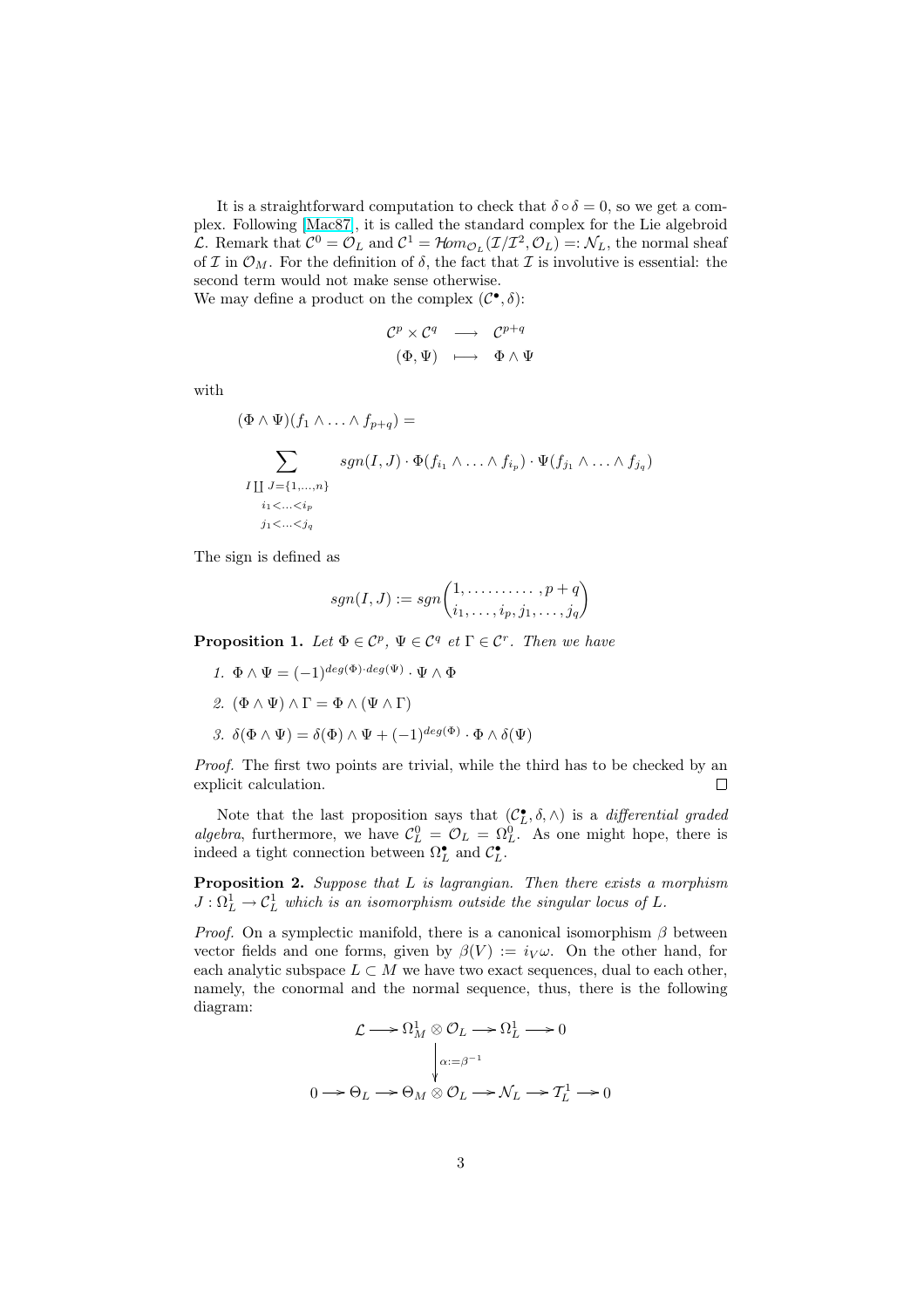<span id="page-3-0"></span>Now the fundamental fact is that this diagram can be completed: the morphism  $\mathcal{L} \rightarrow \Theta_L$  from above commutes with  $\alpha$ , so we have

$$
\mathcal{L} \longrightarrow \Omega_M^1 \otimes \mathcal{O}_L
$$
\n
$$
\alpha' \downarrow \qquad \qquad \downarrow \alpha
$$
\n
$$
\Theta_L \longrightarrow \Theta_M \otimes \mathcal{O}_L
$$
\n(1)

Note that the image of an element  $g \in \mathcal{L}$  under  $\alpha'$  is just the hamiltonian vector field  $H_g$ . The morphisms  $J : \Omega_L^1 \to \mathcal{C}_L^1 = \mathcal{N}_L$  we are looking for can now be defined as the map induced by  $\alpha$ , explicitly

$$
J(df) = (g \mapsto \{f, g\})
$$

To see that  $J$  is an isomorphism near a smooth point of  $L$  it will be sufficient to prove this for the map  $\alpha'$  (because at smooth points x we have  $\mathcal{T}_{(L,x)}^1 = 0$  and the map  $\mathcal{L}_x \to \Omega^1_{(L,x)} \otimes \mathcal{O}_{L,x}$  is injective). So assume the sheaves  $\mathcal{L}, \Omega^1_L$ , and  $\Theta_L$  to be defined in a neighborhood of a smooth point which means that they all become locally free.  $\mathcal L$  then has to be identified with the conormal bundle. To prove that  $\alpha'$  is an isomorphism, we will construct an inverse. First note that, by the fact that L is coisotropic, the morphism  $\beta: \Theta_{M|L} \to \Omega^1_{M|L}$  actually sends an element of  $\Theta_L$  to a form vanishing on all vectors tangent to L. So the restriction of  $\beta$  to  $\Theta_L$  defines a morphism  $\beta': \Theta_L \to \mathcal{L}$ . The situation is as follows:

$$
0 \longrightarrow \Theta_L \longrightarrow \Theta_M \otimes \mathcal{O}_L \longrightarrow \mathcal{N}_L \longrightarrow 0
$$

$$
\downarrow^{\beta'} \qquad \downarrow^{\beta}
$$

$$
0 \longrightarrow \mathcal{L} \longrightarrow \Omega^1_M \otimes \mathcal{O}_L \longrightarrow \Omega^1_L \longrightarrow 0
$$

One sees that  $\beta'$  is injective. On the other hand, from the fact that L is lagrangian we see that  $\dim(\mathcal{L}) = \dim(\Theta_L)$ . So  $\beta'$  is an isomorphism and the inverse of  $\alpha'$ . П

**Remark:**  $J$  can equally be described as the composition of the canonical morphism

$$
\Omega^1_L \longrightarrow (\Omega^1_L)^{**} = (\Theta^1_L)^*
$$

with the dual of the morphism  $\alpha'$ . But the above diagram makes the explicit description of J using the Poisson bracket more transparent.

**Corollary 1.** The morphism  $J : \Omega_L^1 \to \mathcal{C}_L^1$  can be extended to a morphism of DGA's

$$
J:(\Omega^{\bullet}_L,d,\wedge)\longrightarrow(\mathcal{C}^{\bullet}_L,\delta,\wedge)
$$

which is an isomorphism at smooth points of L.

Proof. Set

$$
J(\omega_1 \wedge \ldots \wedge \omega_p) := J(\omega_1) \wedge \ldots \wedge J(\omega_p)
$$

where  $\omega_i \in \Omega_L^1$ . Then it is immediate that J is an isomorphism on  $L_{reg}$ . To prove that  $J \circ d = \delta \circ J$ , it suffices to check this in the lowest degrees, that is,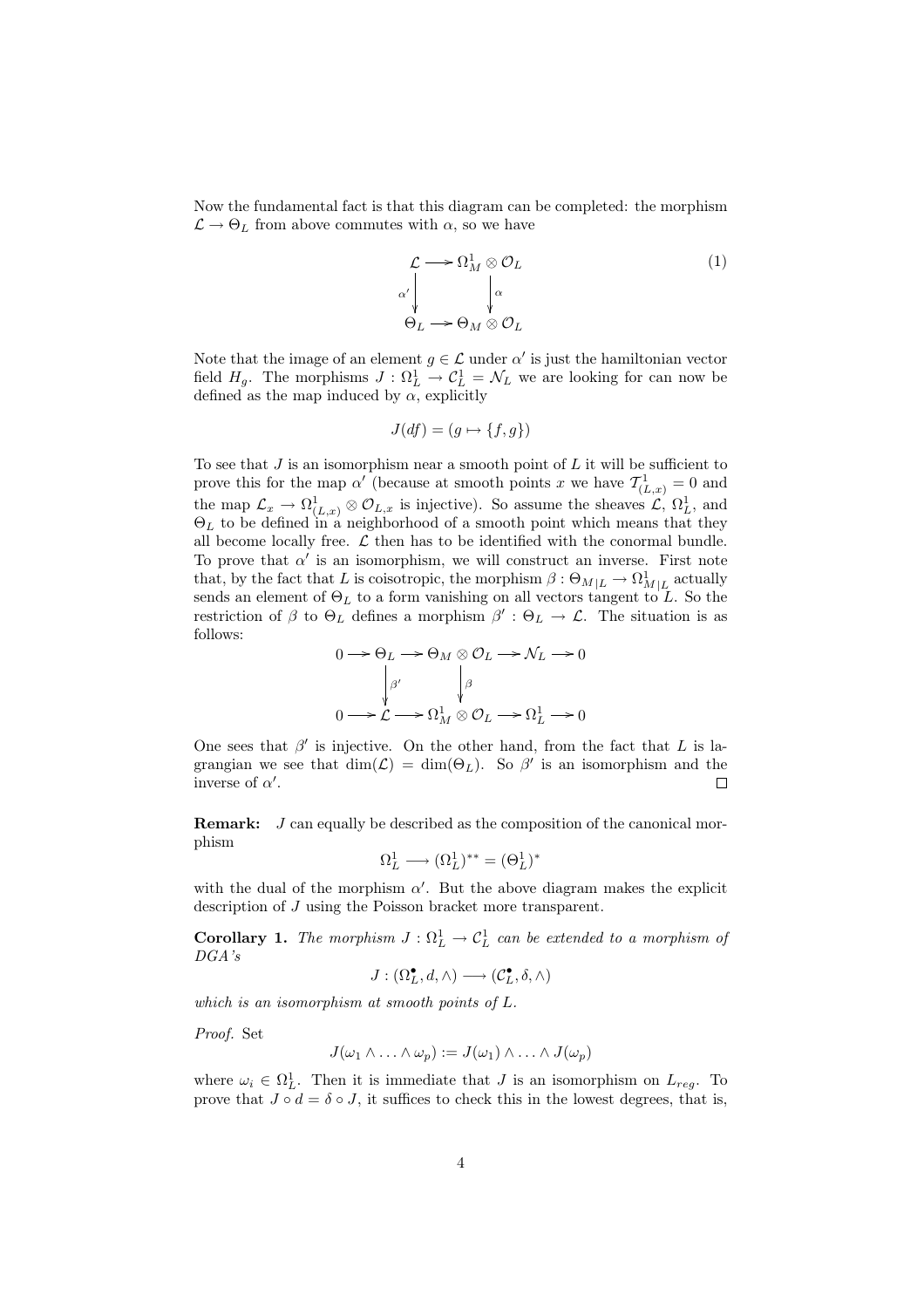we have to show that the diagram

$$
\Omega_L^0 \xrightarrow{d} \Omega_L^1
$$
  
\n
$$
\downarrow J
$$
  
\n
$$
C_L^0 \xrightarrow{\delta} C_L^1
$$

commutes. This follows directly from  $\Omega_L^0 = C_L^0 = \mathcal{O}_L$ .

In the last section, we use the following elementary fact.

**Lemma 1.** The kernel of J is the complex  $Tors(\Omega_L^{\bullet})$  consisting of the torsion subsheaves of  $\Omega_L^p$ .

*Proof.* We have  $Tors(\Omega_L^{\bullet}) \subset \mathcal{K}er(J)$  as  $\mathcal{C}_L^{\bullet}$  is torsion free. On the other hand, the kernel is supported on the singular locus of  $L$ , so it must be a torsion sheaf, hence  $\mathcal{K}er(J) \subset \mathcal{T}ors(\Omega^{\bullet}_L).$  $\Box$ 

**Remark:** Although the definition of the modules  $\mathcal{C}_L^p$  involves the ideal  $\mathcal{I}$ , the following lemma shows that they are intrinsic at least in some special cases.

**Lemma 2.** Let  $K = C$  and suppose L to be Cohen-Macaulay and regular in codimension one. Then there is an isomorphism

$$
(\Omega_L^p)^{**} \stackrel{\cong}{\longrightarrow} \mathcal{C}_L^p
$$

where for an  $\mathcal{O}_L$ -module  $\mathcal{F}, \ \mathcal{F}^*$  denotes  $\mathcal{H}om_{\mathcal{O}_L}(\mathcal{F}, \mathcal{O}_L)$ .

*Proof.* We will make use of the following fact: Let  $\mathcal F$  be an  $\mathcal O_L$ -module of type  $\mathcal{G}^*$ , then  $\mathcal{F}$  is reflexive, i.e.  $\mathcal{F}^{**} = \mathcal{F}$ . The morphism  $(\Omega_L^p)^{**} \to \mathcal{C}_L^p$  we are looking for is obtained by dualizing twice the morphism  $J: \Omega_L^p \to \mathcal{C}_L^p$ , this yields  $J^{**}: (\Omega_L^p)^{**} \to (\mathcal{C}_L^p)^{**} = \mathcal{C}_L^p$  as  $\mathcal{C}_L^p$  is of type  $\mathcal{H}om(-, \mathcal{O}_L)$ . Clearly,  $J^{**}$  is an isomorphism on the regular locus. We have an exact sequence

$$
0 \longrightarrow \mathcal{K} \longrightarrow (\Omega_L^p)^{**} \xrightarrow{J^{**}} \mathcal{C}_L^p \longrightarrow \mathcal{G} \longrightarrow 0
$$

where K and G are the kernel resp. cokernel sheaves of the map  $J^{**}$ . This sequence can be split

$$
0 \longrightarrow \mathcal{K} \longrightarrow (\Omega_L^p)^{**} \longrightarrow \mathcal{H} \longrightarrow 0
$$
  

$$
0 \longrightarrow \mathcal{H} \longrightarrow \mathcal{C}_L^p \longrightarrow \mathcal{G} \longrightarrow 0
$$

with  $\mathcal{H} = \mathcal{I}m(J^{**})$ . Applying  $\mathcal{H}om_{\mathcal{O}_L}(-, \mathcal{O}_L)$  yields

$$
0 \longrightarrow {\mathcal H}^* \longrightarrow ((\Omega^p_L)^{**})^* \longrightarrow {\mathcal K}^*
$$

$$
0 \longrightarrow {\mathcal G}^* \longrightarrow ({\mathcal C}^p_L)^* \longrightarrow {\mathcal H}^* \longrightarrow {\mathcal Ext}^1({\mathcal G},{\mathcal O}_L)
$$

Now we use the lemma of Ischebeck (see [Mat89]): Given a local ring  $R$ , two R-modules M and N with  $k = \dim(M)$  and  $r = depth(N)$ , then for all  $p < r-k$ , the modules  $Ext^p(M, N)$  vanish. It follows that  $K^* = G^* = Ext^1(\mathcal{G}, \mathcal{O}_L) = 0$ , so we have  $((\Omega_L^p)^{**})^* = (\mathcal{C}_L^p)^*$ . Then obviously  $((\Omega_L^1)^{**})^{**} = (\mathcal{C}_L^1)^{**}$  and by the argument above  $(\Omega_L^1)^{**} = \mathcal{C}_L^1$  so the map  $J^{**}$  [is an](#page-21-0) isomorphism.

 $\Box$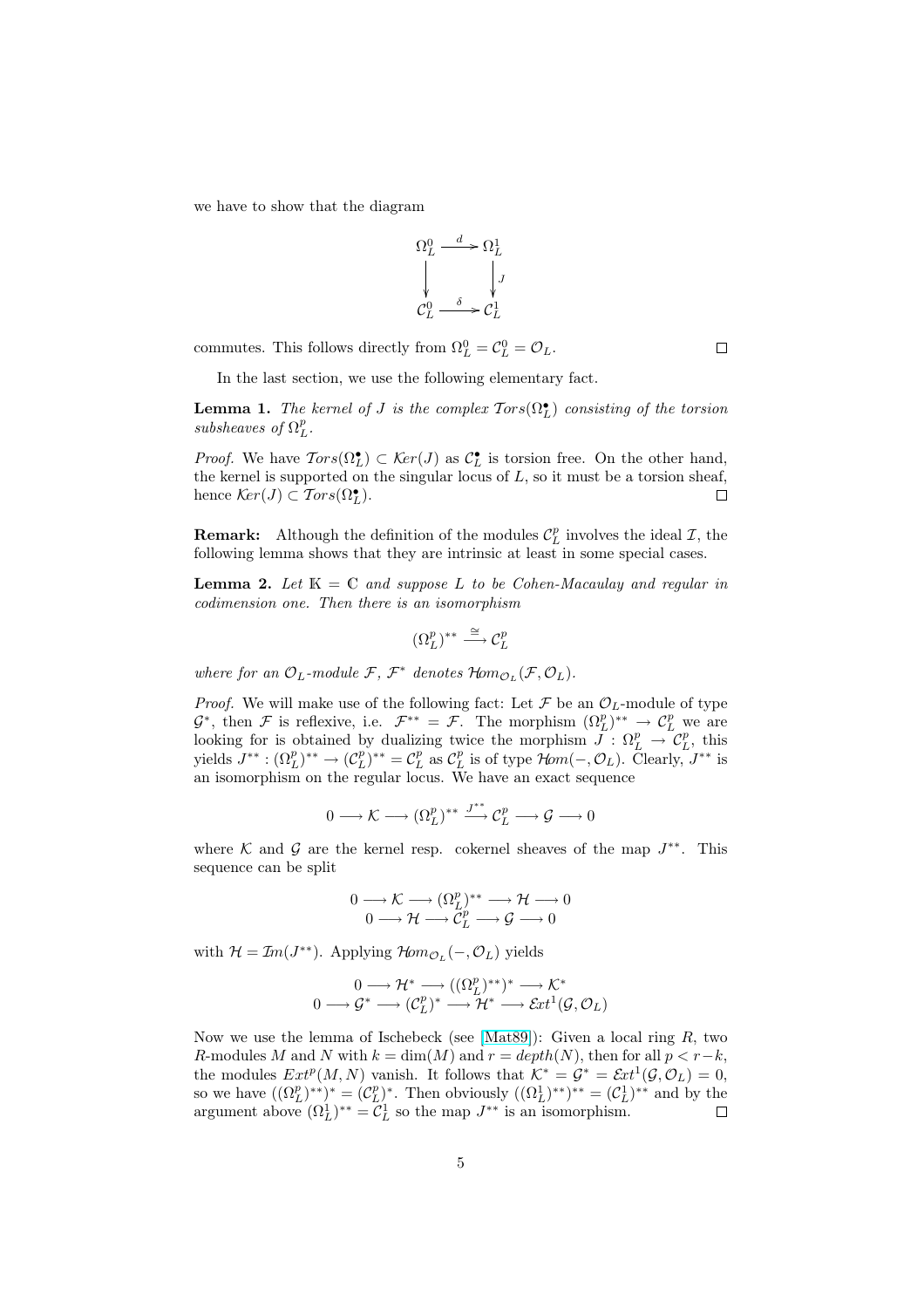#### <span id="page-5-0"></span>3 Deformations

Recall that the space of infinitesimal embedded deformations of an analytic algebra R, given as  $R = S/I$  where S is the ring of convergent power series, is equal to the normal module of I in S, i.e.  $Hom_R(I/I^2, R)$ . Dividing out trivial deformations gives the space  $T_R^1$ , defined by the sequence

$$
0 \to Hom_R(\Omega_R^1, R) \to Hom_S(\Omega_S^1, S) \widehat{\otimes} R
$$
  

$$
\to Hom_R(I/I^2, R) \to T_R^1 \to 0
$$

On the other hand, the deformations of a manifold X over  $Spec(\mathbb{K}[\epsilon]/(\epsilon^2))$ are parameterized by  $H^1(X, \Theta_X)$ . The cotangent complex is a tool to handle these two special cases in an integrated manner: infinitesimal deformations of an analytic space L are in bijection with  $\mathbb{H}^1(\mathbb{L}_X)$ . It seems that the complex  $\mathcal{C}_L^{\bullet}$  has to be seen as a first approximation to an equivalent for the cotangent complex in the lagrangian context. The theorems 1 and 2 give the precise meaning of this statement.

**Theorem 1.** The cohomology sheaves of  $C_{L}^{\bullet}$  have the following interpretations.

1.  $\mathcal{H}^0(\mathcal{C}_L^{\bullet}) = \mathbb{K}_L$ . 2.  $\mathcal{H}^1(\mathcal{C}_L^{\bullet}) = \mathcal{L}\mathcal{T}_L^1$ .

The proof of the following preliminary lemma can be found in [Ban94].

**Lemma 3.** Let U be a symplectic manifold and suppose that  $H^1(U, K) = 0$  (and that U is Stein for  $K = \mathbb{C}$ ). Then the Lie algebra of the symplectomorphism group of U is exactly the Lie algebra of Hamiltonian vector fiel[ds on](#page-20-0) U.

*Proof.* For an open set  $U \subset M$  let us choose sections  $f_1, \ldots, f_k$  generating  $\mathcal{I}(U)$ (In what follows, when we speak about a sheaf  $\mathcal F$ , we mean its sections over U).  $\mathcal{H}^0(\mathcal{C}_L^{\bullet})$  equals  $\mathcal{K}er(\delta : \mathcal{O}_L \to \mathcal{C}_L^1)$ . Take an element f of  $\mathcal{K}er(\delta)$ . Then  $\{f, g\} \in \mathcal{I}$ for all  $g \in \mathcal{I}$ . If f is not a constant, then the ideal  $(\mathcal{I}, f)$  is strictly larger than  $I$ , not the whole ring and still involutive. This is a contradiction to the fact that  $L$  is lagrangian, which means that  $\mathcal I$  is maximal under all involutive ideals. So the kernel must be the constant sheaf.

To prove that  $\mathcal{H}^1(\mathcal{C}_L^{\bullet}) = \mathcal{L}\mathcal{T}_L^1$ , two things have to be checked: As  $\mathcal{C}_L^1 = \mathcal{N}_L$ , we must first identify the elements of  $\mathcal{K}er(\delta^1 : \mathcal{C}_L^1 \to \mathcal{C}_L^2)$  with the **lagrangian** deformations. Then we have to show that the image of  $\delta^0$  :  $\mathcal{O}_L \to \mathcal{C}_L^1$  are the trivial deformations. But this is easy, because for  $f \in \mathcal{O}_L$ ,  $\delta(f)$  acts as  $H_f$ , thus inducing a trivial deformation. Furthermore, of all deformations coming from vector fields on M, only those induced by hamiltonian vector fields are trivial in the lagrangian sense (this follows from the preceding lemma, as  $U$  can assumed to be Stein and contractible).

Take an element  $\Phi \in \mathcal{K}er(\delta^1)$ , which means that

$$
\phi({g,h}) - {g, \phi(h)} - {\phi(g), h} = 0
$$

for all  $f, g \in \mathcal{I}/\mathcal{I}^2$ . Then  $\Phi$  corresponds to the deformation given by

$$
\widetilde{\mathcal{I}} = (f_1 + \epsilon \phi(f_1), \dots, f_k + \epsilon \phi(f_k))
$$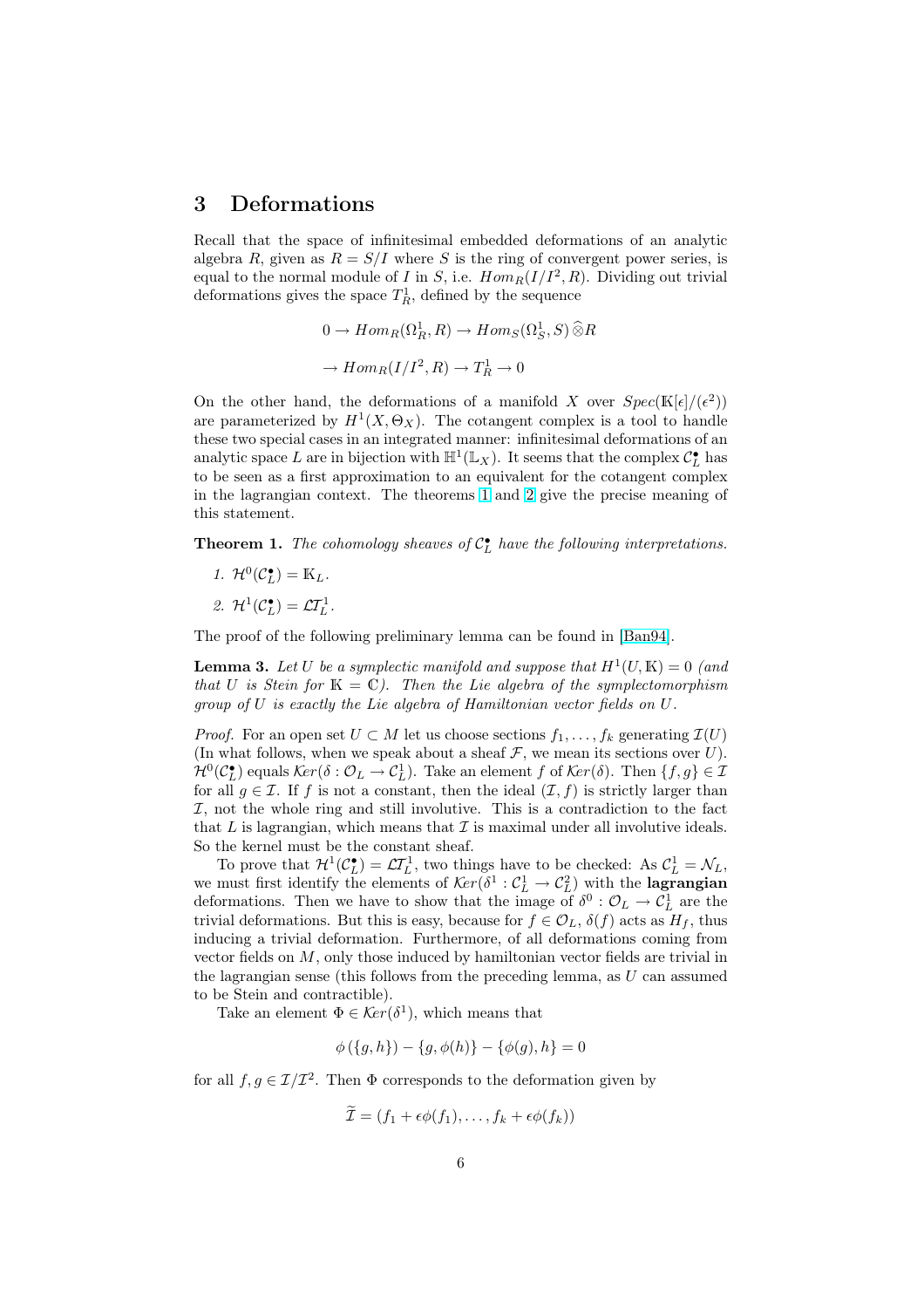The ideal  $\tilde{\mathcal{I}}$  is involutive iff for any two elements  $f + \epsilon \phi(f), g + \epsilon \phi(g)$ , we have  ${f + \epsilon \phi(f), g + \epsilon \phi(g)} \in \tilde{\mathcal{I}}$ , which is equivalent to

$$
F:=\{f,g\}+\epsilon\left(\{f,\phi(g)\}+\{\phi(f),g\}\right)\in\widetilde{\mathcal{I}}
$$

Consider  $G := \{f, g\} + \epsilon \phi (\{f, g\})$ , which is an element of  $\widetilde{\mathcal{I}}$ , so the condition  $F \in \mathcal{I}$  is equivalent to  $F - G \in \mathcal{I}$ , that is

$$
\{f, \phi(g)\} + \{\phi(f), g\} - \phi(\{f, g\}) \in \mathcal{I}
$$

This means exactly that  $\phi \in \mathcal{K}er(\delta^1)$ .

The following theorem shows that we can extract some information concerning the obstruction theory of  $L$  from the second cohomology of the complex  $\mathcal{C}_L^{\bullet}$ .

**Theorem 2.** Chose for a given deformation  $\Phi \in \mathcal{C}_L^1$  elements  $g_i \in \mathcal{O}_M$  such that the class of  $g_i$  modulo I equals  $\Phi(f_i)$ . Denote by  $ob_{f_i \wedge f_j}$  the class of the element  $\{g_i, g_j\}$  in  $\mathcal{O}_L$ . Then we have the following: If there exists a map ob :  $\mathcal{C}_L^1 \to \mathcal{C}_L^2$ such that  $ob(\Phi)(f_i \wedge f_j) = ob_{f_i \wedge f_j}$  then

•  $\delta \left( \mathcal{I}m(obj) \right) = 0$  and  $ob \left( \mathcal{I}m(\delta : \mathcal{O}_L \rightarrow \mathcal{C}_L^1) \right)$ ¢  $= 0$ , so ob defines a map

$$
ob: \mathcal{H}^1(\mathcal{C}_L^{\bullet}) \longrightarrow \mathcal{H}^2(\mathcal{C}_L^{\bullet})
$$

•  $ob(\Phi) = 0 \in H^2(\mathcal{C}_{L}^{\bullet})$  iff there exits a (not necessarily flat) deformation over  $Spec(\mathbb{K}[\epsilon]/\epsilon^3)$  whose fibers are lagrangian subvarieties inducing the given deformation over  $Spec(\mathbb{K}[\epsilon]/\epsilon^2)$ .

Proof. The first statement can be verified by a direct calculation which uses several times the Jacobi identity. So we suppose that there is a map  $ob: \mathcal{H}^1(\mathcal{C}_L^{\bullet}) \to$  $\mathcal{H}^2(\mathcal{C}_L^{\bullet})$ . Let  $\Phi \in \mathcal{H}^1(\mathcal{C}_L^{\bullet})$  be an element of  $\mathcal{K}er(obj)$ . This condition is equivalent to the existence of  $\Psi \in H^1(\mathcal{C}_L^{\bullet})$  with  $ob(\Phi) = \delta(\Psi)$ , i.e.

$$
\{\Phi(f), \Phi(g)\} = \Psi(\{f, g\}) - \{f, \Psi(g)\} - \{\Psi(f), g\} \qquad \forall f, g \in \mathcal{L}
$$

But this means that the following ideal is involutive.

$$
J = (f_1 + \epsilon \Phi(f_1) + \epsilon^2 \Psi(f_1), \dots, f_k + \epsilon \Phi(f_k) + \epsilon^2 \Psi(f_k))
$$

proving that the given lagrangian deformation can be lifted to third order.  $\Box$ 

Remark: Due to the non-linearity of the Poisson bracket, it is not clear whether the elements  $ob_{f_i \wedge f_j}$  always extend to a map  $ob: \mathcal{C}_L^1 \to \mathcal{C}_L^2$ . Furthermore,  $\mathcal{H}^2(\mathcal{C}_{L}^{\bullet})$  does not contain any information on whether a given  $\bar{\Phi} \in \mathcal{H}^1(\mathcal{C}_{L}^{\bullet})$ can be lifted as a *flat* deformation. We see that  $\mathcal{H}^2(\mathcal{C}_L^{\bullet})$  is not the right obstruction space for the deformation problem under consideration. This makes precise what was meant by saying that the complex  $\mathcal{C}_{L}^{\bullet}$  is a first approximation of the object we are looking for: Hopefully, there is a modified version of this complex whose cohomology gives, in complete analogy with the cotangent complex, the spaces  $T^1$  and  $T^2$  for lagrangian deformations as defined in the introduction, i.e., for flat lagrangian deformations. On the other hand, it is perhaps not even necessary to impose flatness as the involutivity condition implies that the dimension of the fibers cannot drop, see also [Mat].

 $\Box$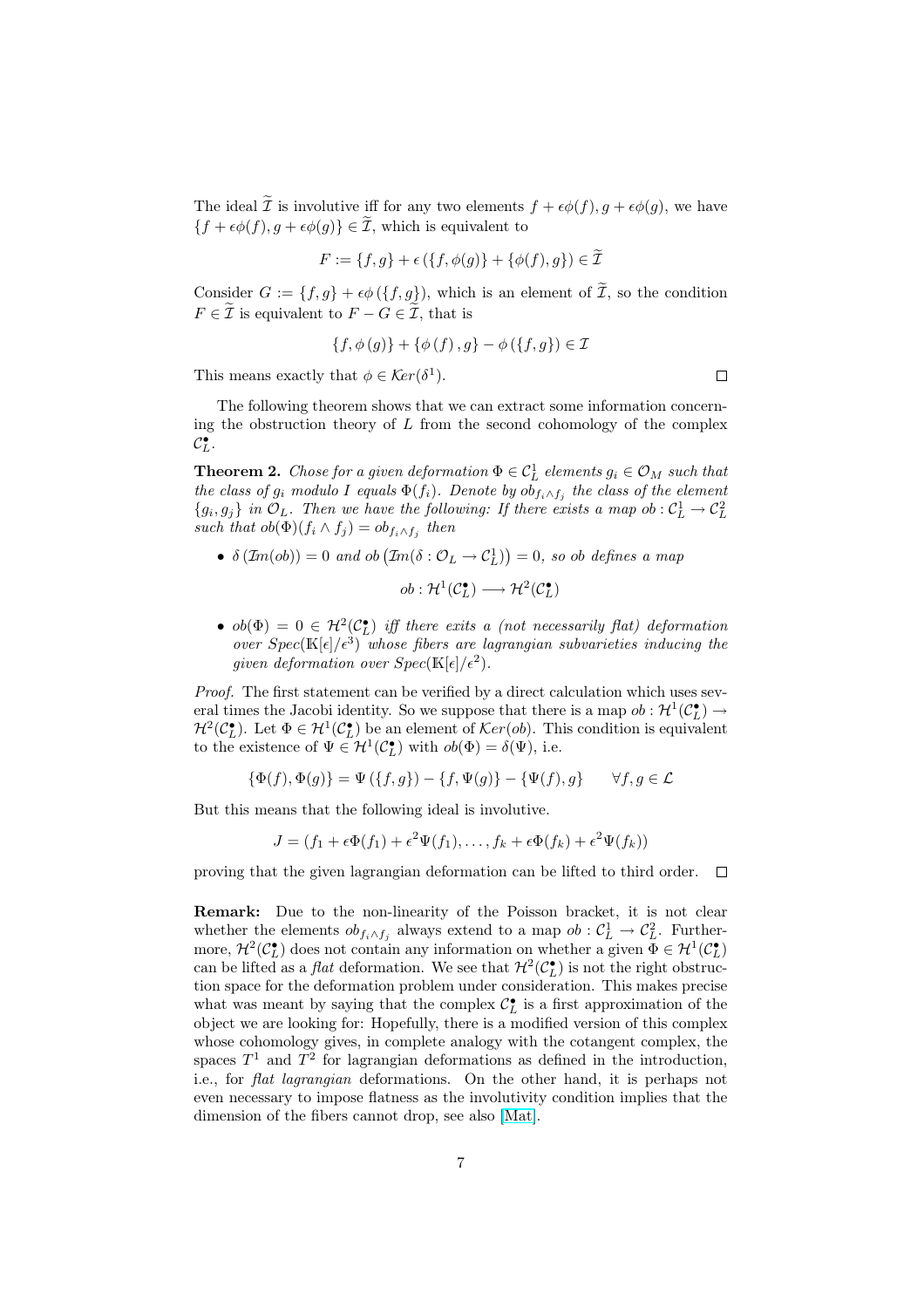<span id="page-7-0"></span>Corollary 2. There is an exact sequence

$$
0 \to H^1(L, \mathbb{K}_L) \to \mathbb{H}^1(\mathcal{C}_L^{\bullet}) \to H^0(L, \mathcal{L}T_L^1) \to H^2(L, \mathbb{K}_L) \to \mathbb{H}^2(\mathcal{C}_L^{\bullet})
$$

Furthermore, there are two special cases:

- Let L be a contractible space. Then  $\mathbb{H}^1(\mathcal{C}_L^{\bullet}) = H^0(L, \mathcal{L}I_L^1)$  and in fact:  $LT_L^1 = H^0(L, \mathcal{L}I_L^1).$
- Let L be Stein and smooth. Then it follows that  $\mathbb{H}^1(\mathcal{C}_L^{\bullet}) = H^1(L, \mathbb{K}_L)$  and the space of global deformations is indeed  $LT_L^1 = H^1(L, \mathbb{K}_L)$ .

Proof. The existence of the exact sequence is immediate and the assertion for the case that L is contractible is just the definition of the sheaf  $\mathcal{L}T_L^1$ . In the second case, note that the space of embedded flat deformations is  $H^0(L, \mathcal{N}_L)$ , where  $\mathcal{N}_L$  is the normal bundle of L in M. As L is smooth, this happens to be  $H^0(L, \Omega^1_L),$  so each infinitesimal flat deformation corresponds to globally defined one-form on L. It is closed iff the deformation is lagrangian and the subspace of exact one-forms are deformations induced by hamiltonian vector fields (which were called *isodrastic deformations* in [Wei90]), these are the trivial ones. L is assumed to be a Stein manifold, in this case the first de Rham-cohomology group is exactly  $H^1(L, \mathbb{K}_L)$ .  $\Box$ 

By analogy with the cotangent comp[lex, the](#page-21-0) following generalization is probably true.

Conjecture 1. The space of infinitesimal lagrangian deformations of a complex space L which is a lagrangian subvariety of a symplectic manifold  $(M, \omega)$  is given by

$$
LT^1_L = \mathbb{H}^1(\mathcal{C}_L^{\bullet})
$$

### 4 Finiteness of the cohomology

In this section we will study a class of lagrangian subvarieties admitting a special stratification.

**Definition 2.** Let  $L \subset M$  be as above. Denote by edim(p) the embedding dimension of a point  $p \in L$ , that is

$$
edim(p):=dim_{\mathbb{K}}(\mathbf{m}_p/\mathbf{m}_p^2)
$$

where  $\mathbf{m}_p$  is the maximal ideal in the local ring  $\mathcal{O}_{(L,p)}$ . Let  $S_k^L$  be the following set

$$
S_k^L := \{ p \in L \mid edim(p) = 2n - k \} \subset L
$$

for  $k \in \{0, \ldots, n\}$ . Then we will say that L satisfies "Condition P" iff the following inequality holds for all k.

$$
\dim(S^L_k) \leq k
$$

The goal of this section is to prove that for lagrangian spaces  $L$  satisfying "Condition P", the cohomology of  $C_{L}^{\bullet}$  is finite dimensional (see theorem 3). The following lemma explains the meaning of this condition in somewhat more geometric terms.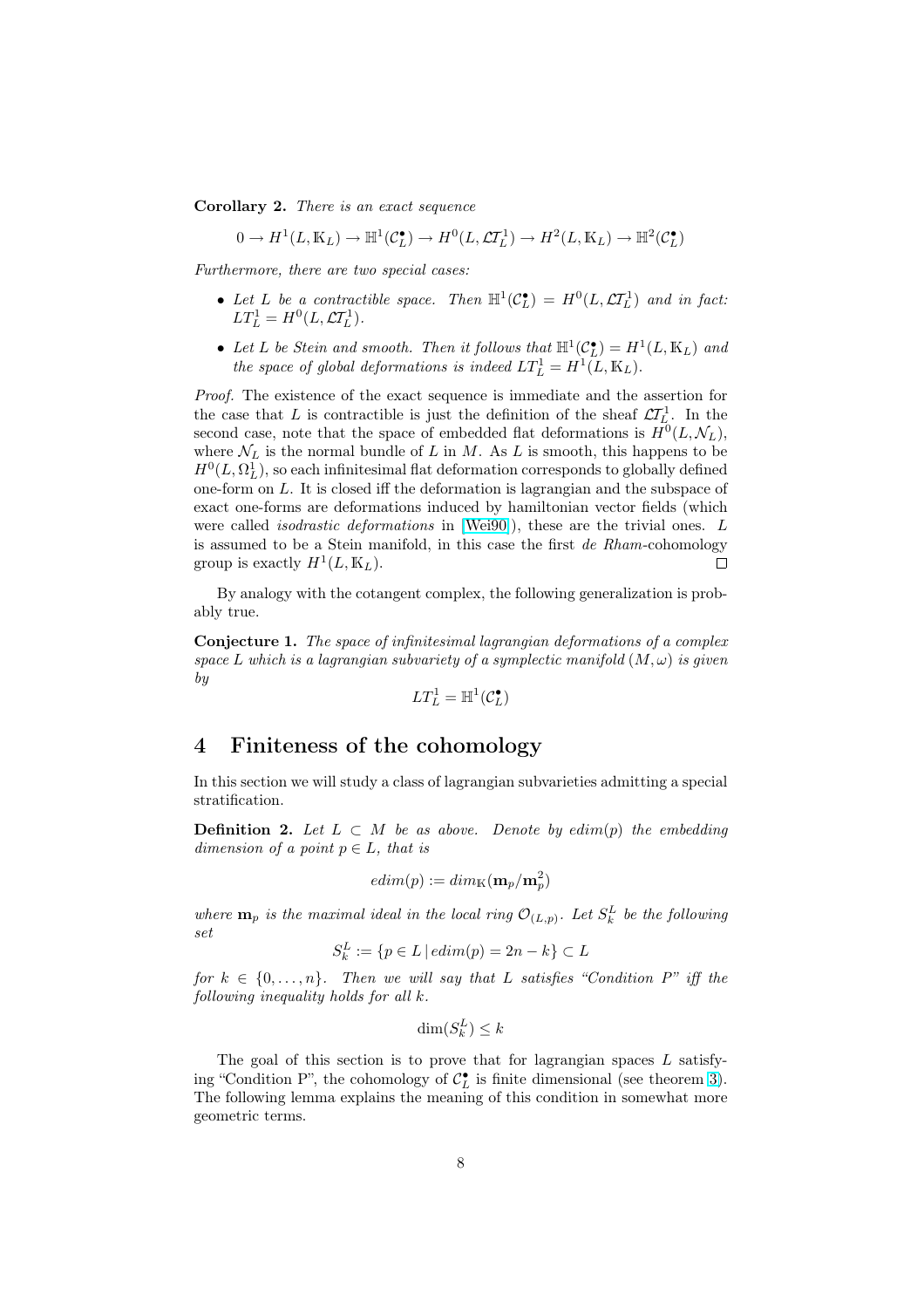<span id="page-8-0"></span>**Lemma 4.** Let  $p \in S_k^L \subset L$  with  $k > 0$ . Then the germ  $(L, p)$  can be decomposed into a product

$$
(L, p) = (L', p') \times (\mathbb{K}, 0)
$$

This decomposition is compatible with the decomposition of the ambient symplectic space

$$
(\mathbb{K}^{2n}, 0) = (\mathbb{K}^{2n-2}, 0) \times (\mathbb{K}^2, 0)
$$

by symplectic reduction. Therefore,  $(L', p')$  is a germ of a lagrangian variety in the symplectic space  $K^{2n-2}$ . Furthermore, we have  $p' \in S_{k-1}^{L'}$ .

*Proof.* Let  $x_1, \ldots, x_{2n}$  be coordinates of M centered at p. Then the fact that  $edim(p) < 2n$  implies that there are coefficients  $\alpha_i \in \mathcal{O}_{L,p}$  such that the following equation holds in  $\mathcal{O}_{L,p}$ 

$$
\sum_{i=1}^{2n} \alpha_i x_i + h = 0
$$

where h is an element of  $\mathcal{O}_{L,p}$  vanishing at second order. So we have an element in the ideal describing  $(L, p)$  whose derivative does not vanish. Then  $(L, p)$  is fibred by the hamiltonian flow of this function. Explicitly, we can make an analytic change of coordinates, such that  $\alpha_1 = 1$ ,  $\alpha_i = 0$  for all  $i > 1$  and  $h = 0$ . Then the ideal of  $(L, p)$  is of the form  $(x_1, f_1, \ldots, f_m)$  for some functions  $f_i$ which are independent of the variable  $x_{n+1}$ .  $\Box$ 

This result implies that whenever a stratum  $S_k^L$  is non-empty then there are  $k$  independent hamiltonian vector fields defined in a neighborhood of a point  $p \in S_k^L$  which are tangent to  $S_k^L$ . Thus, the dimension of this stratum must be at least k. So "condition P" can be restated by saying that either  $\dim(S_k^L) = k$ or  $S_k^L = \emptyset$ .

The preceding lemma can be used to show that there are germs of singular spaces which do not admit any lagrangian embedding.

**Corollary 3.** Let  $n > 1$  and  $(X, 0) \subset (\mathbb{K}^{n+1}, 0)$  be an isolated hypersurface singularity. Then there does not exist any lagrangian embedding  $(X,0) \hookrightarrow (\mathbb{K}^{2n},0)$ .

Proof. Suppose that a lagrangian embedding exists. The embedding dimension of the germ  $(X, 0)$  is  $n + 1 < 2n$ , so by the previous lemma there is a decomposition  $(X,0) = (Y,0) \times (K^{n-1},0)$  showing that  $(X,0)$  has non-isolated singularities.  $\Box$ 

Note that the two preceding results can be found in [Giv88]. We will now state and prove the main theorem of this section. We restrict to the complex case for simplicity.

**Theorem 3.** Suppose "Condition  $P$ " to be satisfied for a [lagrang](#page-20-0)ian subvariety  $L \subset M$ , where M is holomorphic symplectic. Then all  $\mathcal{H}^i(\mathcal{C}^{\bullet}_L)$  are constructible sheaves of finite dimensional C-vector spaces with respect to the stratification given by the  $S_k^L$ .

According to lemma 4, the set of points of the variety L can be divided into two classes, those with maximal embedding dimension (these are the "bad points") and those (with  $edim(p) < 2n$ ) at which L is decomposable. "Condition P" implies that the bad points are isolated. The proof of the theorem consists of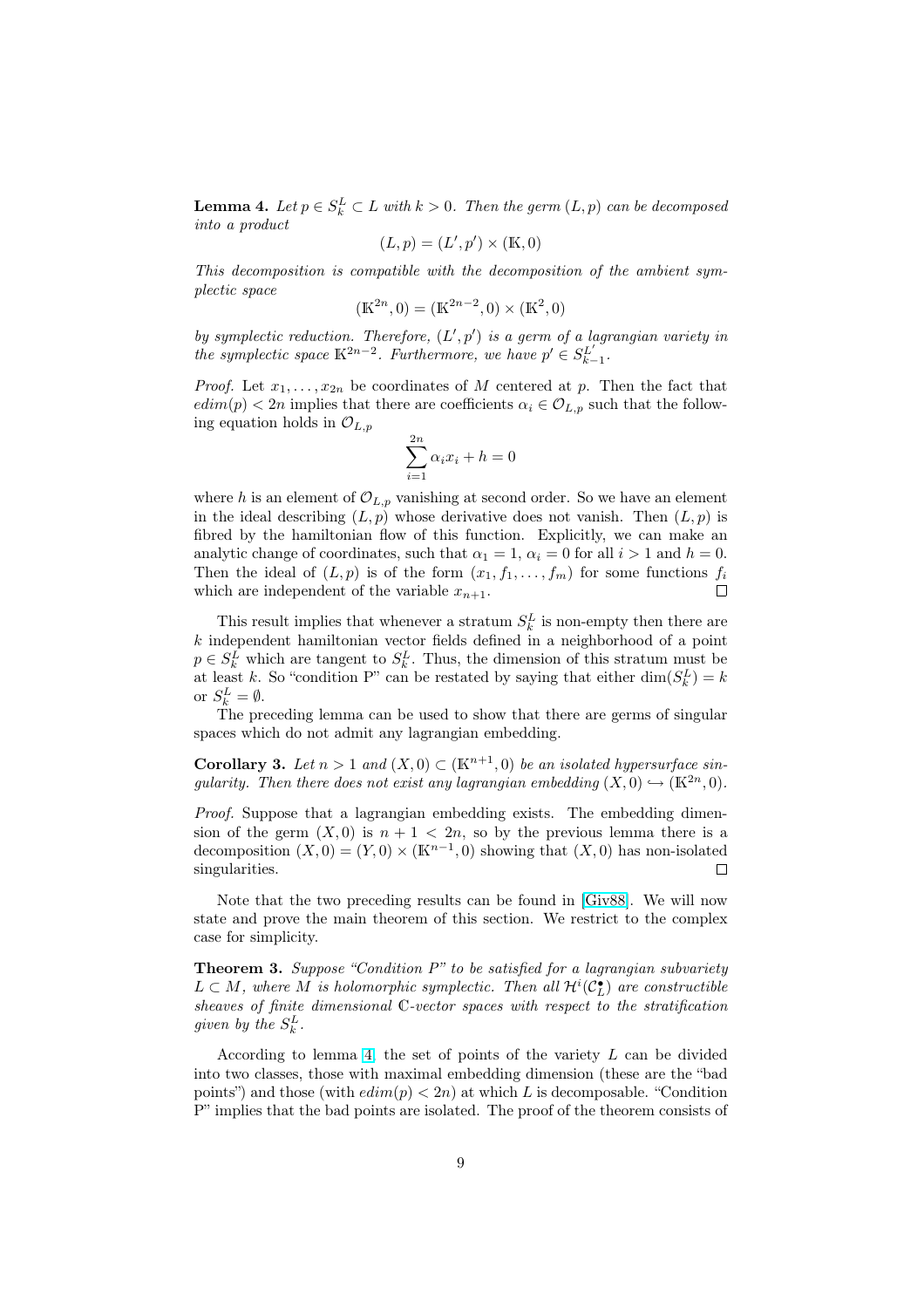<span id="page-9-0"></span>two parts: First, we will show that the cohomology sheaves are locally constant on the strata  $S_k^L$ . This is an immediate consequence of the following lemma. Then it suffices to show that all stalks of  $\mathcal{H}^p(\mathcal{C}^\bullet_L)$  are finite-dimensional.

#### Lemma 5 (Propagation of Deformations). Let

$$
(L,0) \subset (\mathbb{C}^{2n},0)
$$

be a germ of a lagrangian subvariety which can be decomposed, i.e., there is a germ  $(L', 0)$  (which is lagrangian in  $(\mathbb{C}^{2n-2}, 0)$ ) such that  $(L, 0) = (L', 0) \times (\mathbb{C}, 0)$ . Denote by  $\pi : L \to L'$  the projection. Then there is a quasi-isomorphism of sheaf complexes

$$
j:\pi^{-1}\mathcal{C}^{\bullet}_{L'}\to \mathcal{C}^{\bullet}_L
$$

*Proof.* The proof is a direct calculation with the complex  $C^{\bullet}$  for the spaces  $L'$ and L . We choose local Darboux coordinates  $(p_2, \ldots, p_n, q_2, \ldots, q_n)$  on  $\mathbb{C}^{2n-2}$ and  $(p_1, \ldots, p_n, q_1, \ldots, q_n)$  on  $\mathbb{C}^{2n}$  such that  $L'$  and  $L$  are given by ideals

$$
I' = (f_1, ..., f_m) \subset \mathbb{C}\{p_2, ..., p_n, q_2, ..., q_n\}
$$
  

$$
I = (f_1, ..., f_m, p_1) \subset \mathbb{C}\{p_1, p_2, ..., p_n, q_1, q_2, ..., q_n\}
$$

This implies in particular that

$$
I/I^2 = \left(I'/I'^2 \otimes_{\mathcal{O}_{L',0}} \mathcal{O}_{L,0}\right) \oplus \mathcal{O}_{L,0}
$$

Let  $\mathcal{L}_0 = I/I^2$  and  $\mathcal{L}'_0 = I'/I'^2$  be germs of the conormal sheaves. It follows that  $\overline{a}$ ´

$$
\mathcal{C}^p_{L,0} = Hom_{\mathcal{O}_{L,0}}\left(\mathcal{O}_{L,0} \otimes_{\mathcal{O}_{L',0}} \bigwedge^p \mathcal{L}'_0, \mathcal{O}_{L,0}\right) \n\oplus Hom_{\mathcal{O}_{L,0}}\left(\mathcal{O}_{L,0} \otimes_{\mathcal{O}_{L',0}} \bigwedge^{p-1} \mathcal{L}'_0, \mathcal{O}_{L,0}\right)
$$

Now we have to describe the differential on  $\mathcal{C}_{L,0}^{\bullet}$  in terms of the differential on  $\mathcal{C}_{L',0}^{\bullet}$ . Elements of

$$
Hom_{\mathcal{O}_{L,0}}\left(\mathcal{O}_{L,0}\otimes_{\mathcal{O}_{L',0}}\bigwedge^p\mathcal{L}'_0,\mathcal{O}_{L,0}\right)
$$
  
= 
$$
Hom_{\mathcal{O}_{L',0}}\left(\bigwedge^p\mathcal{L}'_0,\mathcal{O}_{L',0}\right)\otimes_{\mathcal{O}_{L',0}}\mathcal{O}_{L,0}
$$

are power series in  $q_1$  with coefficients in  $\mathcal{C}^{\bullet}_{L',0}$  (this is because  $\mathcal{O}_{L,0} \cong \mathcal{O}_{L',0}$   $\{q_1\}$ ). So let  $\Phi = \sum_{i=0}^{\infty} \Phi_i q_1^i$  with  $\Phi_i \in C_{L',0}^p$  and  $\Psi = \sum_{i=0}^{\infty} \Psi_i q_1^i$  with  $\Psi_i \in C_{L',0}^{p-1}$ . Then a direct calculation shows that

$$
\delta: \quad \mathcal{C}_{L,0}^p \longrightarrow \quad \mathcal{C}_{L,0}^{p+1} \longrightarrow \quad \mathcal{C}_{L,0}^{p+1}
$$
\n
$$
\sum_{i=0}^{\infty} \left(\Phi_i, \Psi_i\right) q_1^i \quad \mapsto \quad \sum_{i=0}^{\infty} \left(\delta \Phi_i, \delta \Psi_i + (-1)^{p+1} (i+1) \Phi_{i+1}\right) q_1^i
$$

We define the morphism  $j$  to be the inclusion

$$
\begin{array}{ccc}\nHom_{\mathcal{O}_{L',0}}\left(\bigwedge^p\mathcal{L}'_0, \mathcal{O}_{L',0}\right) & \hookrightarrow & Hom_{\mathcal{O}_{L,0}}\left(\mathcal{O}_{L,0}\otimes_{\mathcal{O}_{L',0}}\bigwedge^p\mathcal{L}'_0, \mathcal{O}_{L,0}\right) \\
& \oplus & Hom_{\mathcal{O}_{L,0}}\left(\mathcal{O}_{L,0}\otimes_{\mathcal{O}_{L',0}}\bigwedge^{p-1}\mathcal{L}'_0, \mathcal{O}_{L,0}\right)\n\end{array}
$$

$$
\Phi \longmapsto (\Phi,0)\cdot q_1^0
$$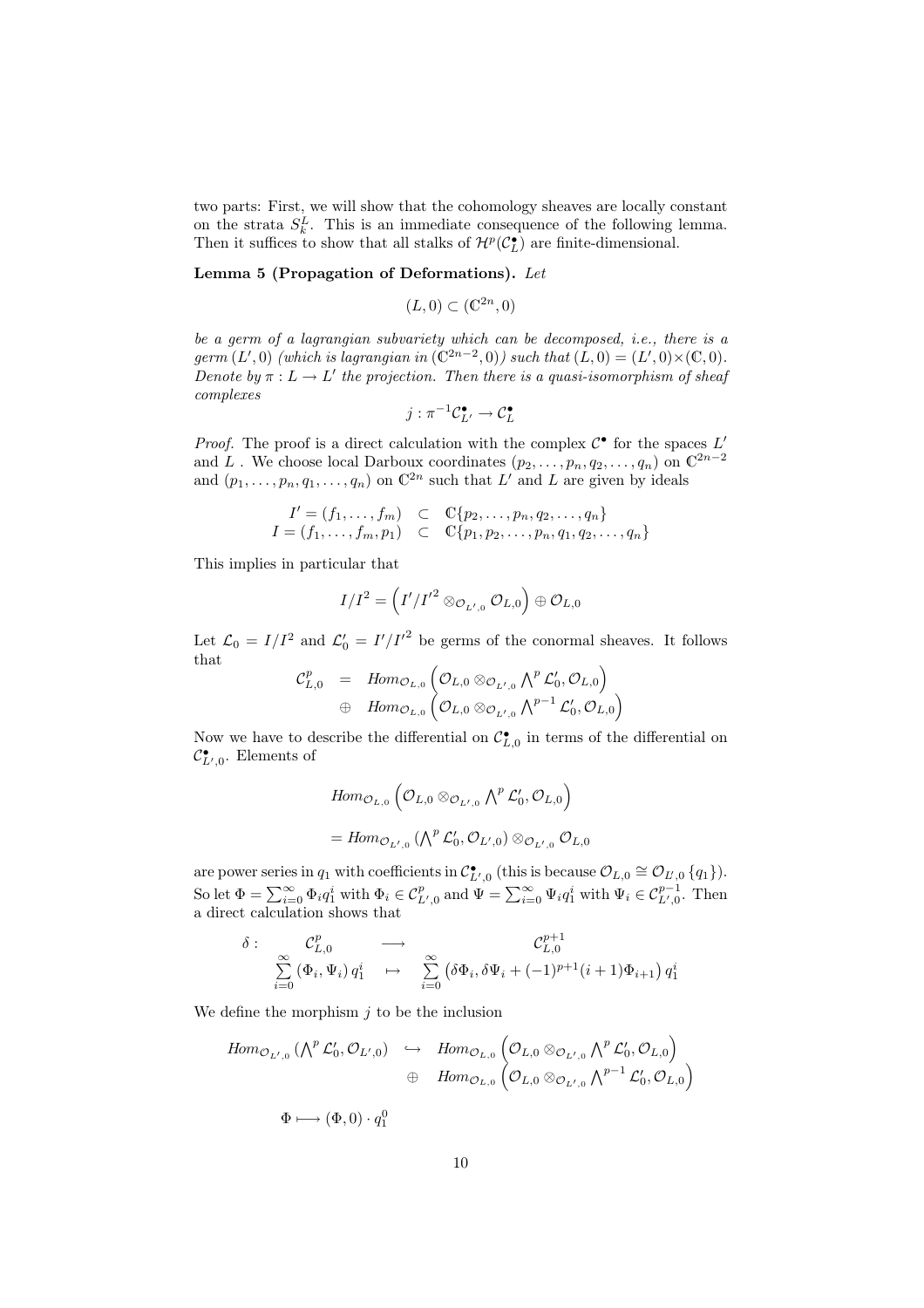It remains to show that the cokernel of this inclusion is acyclic. Then it follows immediately from the long exact cohomology sequence that  $j$  is a quasiisomorphism. So let  $\Gamma$  be an element outside of the image of j such that  $\delta(\Gamma) = 0$ , that is:

$$
\Gamma = \sum_{i=1}^{\infty} (\Phi_i, \Psi_i) q_1^i + (0, \Psi_0)
$$

with  $\delta\Phi_i = 0$  and  $\delta\Psi_i = (-1)^p(i+1)\Phi_{i+1}$  for all  $i \in \{0, 1, ...\}$ . But then  $\Gamma$ vanishes in the cohomology because it can be written as  $\Gamma = \delta \Lambda$  with

$$
\Lambda:=\sum_{i=1}^\infty \left(\frac{(-1)^p\Psi_{i-1}}{i},0\right)q_1^i\in \mathcal{C}_L^{p-1}
$$

 $\Box$ 

Corollary 4. We have isomorphisms of sheaves

$$
\pi^{-1}\mathcal{H}^i(\mathcal{C}^{\bullet}_{L'})\cong \mathcal{H}^i(\mathcal{C}^{\bullet}_L)
$$

*Proof.* This is obvious since  $\pi^{-1}$  is an exact functor.

Let  $p \in S_k^L$  be a point at which L is decomposable, i.e.  $k > 0$ . By induction, we find a neighborhood  $U \subset L$  of p such there is an analytic isomorphism  $h: U \stackrel{\cong}{\longrightarrow} Z \times B_{\epsilon}^{k}$ , where Z is lagrangian in  $\mathbb{C}^{2(n-k)}$ ,  $B_{\epsilon} := \{z \in \mathbb{C} \mid |z| < \epsilon\}$  and each  $q \in U \cap S_l^L$  corresponds via h to a point  $(q', b) \in Z \times B_{\epsilon}^k$  with  $q' \in S_{l-k}^Z$ . In particular, the image of  $U \cap S_k^L$  under h is  $({pt}$ ,  $B(\epsilon)^k$ , so by the last corollary,  $\mathcal{H}^p(\mathcal{C}_L^{\bullet})$  is constant on  $U \cap S_k^L$ .

It remains to show that the stalks of the cohomology are finite-dimensional. Again by corollary 4, this is done once we have shown it for points with maximal embedding dimension.

Our proof relies on a method which was used several times in similar situations, see e.g. [vS87]. In this paper, a morphism of complex spaces  $f: X \to S$ and a sheaf complex  $K^{\bullet}$  on X is considered. Then, under certain circumstances, the relative hypercohomology  $\mathbb{R}^p f_* \mathcal{K}^{\bullet}$  is  $\mathcal{O}_S$ -coherent. The result we will use is contained in the following statement, which we quote from [vS87].

**Theorem 4.** [Let a](#page-21-0) germ  $f : (Y, 0) \to (T, 0)$  of complex spaces be given, where  $T$  is smooth and one-dimensional. Suppose Y and T embedded in some  $\mathbb{C}^N$  and in C, respectively. Choose a so called **standard represen[tative](#page-21-0)**  $f: X \to S$ , i.e., a morphism representing the given germ such that:

- 1.  $X := (B_{\epsilon} \cap Y) \cap f^{-1}(D_{\eta})$
- 2.  $S := T \cap D_n$

for an open  $\epsilon$ -ball  $B_{\epsilon} \subset \mathbb{C}^N$  and an open  $\eta$ -disc  $D_{\eta} \subset \mathbb{C}$ . For small  $\epsilon$  and  $\eta$ the space X will be Stein and contractible. Let  $(\mathcal{K}^{\bullet}, d)$  be a sheaf complex on X with the following properties

- 1. all  $K^p$  are  $\mathcal{O}_X$ -coherent
- 2. the differentials  $d : \mathcal{K}^p \to \mathcal{K}^{p+1}$  are  $f^{-1}\mathcal{O}_S$ -linear

 $\Box$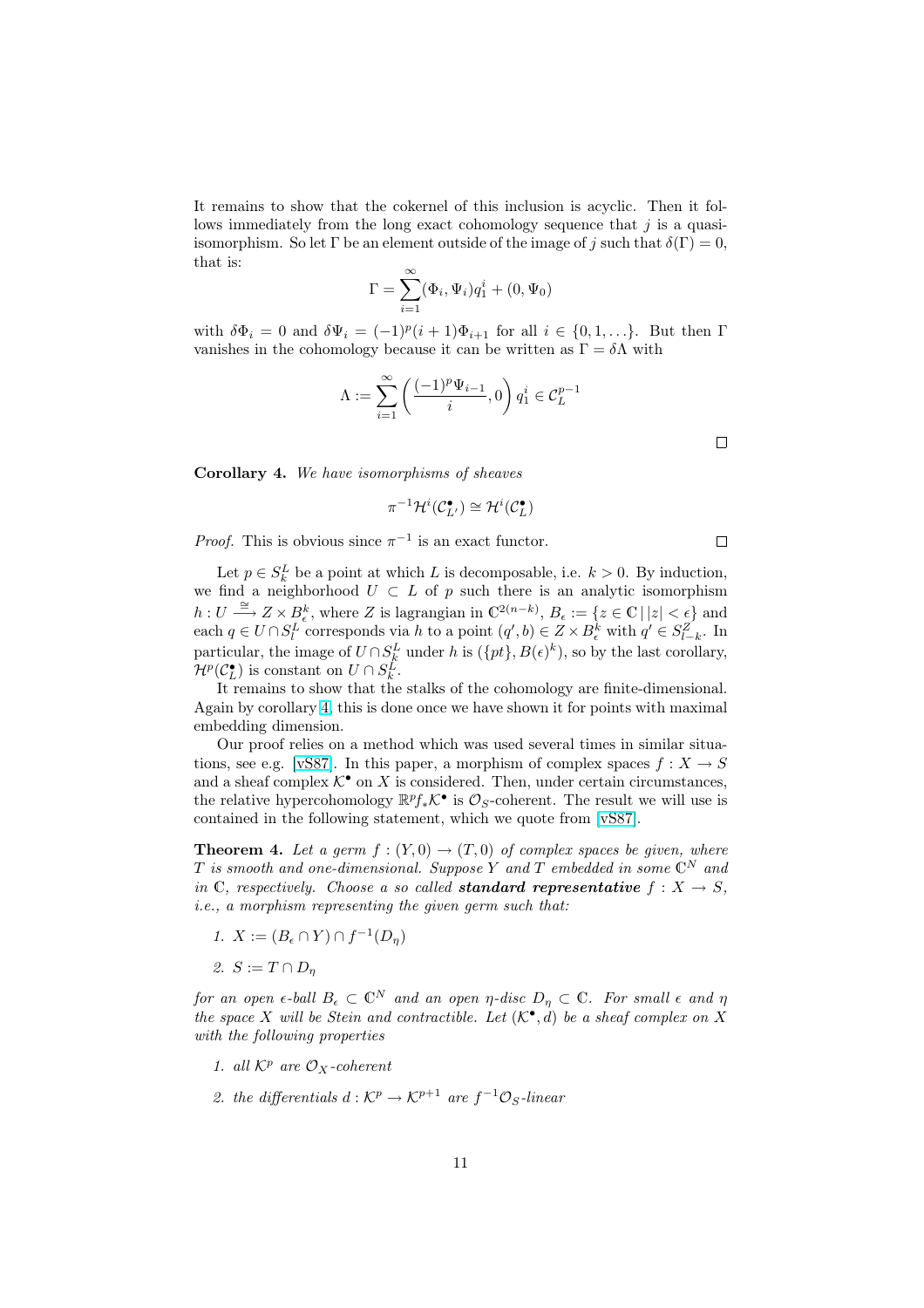- 3. there is a neighborhood U of  $\overline{\partial X} := \overline{\partial B_{\epsilon} \cap Y \cap f^{-1}(D_{\eta})}$  in  $\mathbb{C}^N$  and a vector field  $\vartheta$  of class  $C^{\infty}$  on U such that
	- $\vartheta$  is transversal to  $\partial B_{\epsilon}$
	- the flow of  $\vartheta$  respects X and the fibers of f.
	- the restriction of the cohomology sheaves  $\mathcal{H}^p(\mathcal{K}^{\bullet})$  to the integral curves of  $\vartheta$  are locally constant sheaves.

Then the sheaves  $\mathbb{R}^p f_* \mathcal{K}^{\bullet}$  are  $\mathcal{O}_S$ -coherent.

In our situation, we take for  $(Y, 0)$  the germ  $(L, p) \subset (M, p) \cong (\mathbb{C}^{2n}, p)$  of a lagrangian variety satisfying "Condition P", where  $edim(p) = 2n$ . The morphism f is simply the constant mapping to a point, so that most of the conditions of the preceding theorem are trivially fulfilled (existence of a standard representative, linearity of the differential etc.). What we have to do is to construct a vector field  $\vartheta$  with the required properties. We first choose a representative  $V := L \cap B_{\epsilon}$ of  $(L, p)$  such that p is the only point in V with embedding dimension equal to 2n (this is possible due to "Condition P") and such that the intersection of all strata  $S_k^L$  with  $\partial B_{\epsilon}$  is transversal.

**Lemma 6.** There is a  $C^{\infty}$ -vector field  $\vartheta$  on a neighborhood U of  $\partial B_{\epsilon}$  in  $\mathbb{C}^{2n}$ such that  $\mathcal{H}^p(\mathcal{C}_{L}^{\bullet})$  is **transversally constant** with respect to U and  $\vartheta$ , i.e., it satisfies the third condition in the last theorem.

*Proof.* We will first construct such a field locally around a point  $q \in V$  different from p. Consider thus  $q \in V \cap S_k^L$  with  $k > 0$ . It follows from lemma 4 that in a neighborhood W of q in  $\mathbb{C}^{2n}$  there exist k linear independent holomorphic hamiltonian vector fields  $\eta_1, \ldots, \eta_k$  on W which are tangent to the stratum  $S^k_L$ . We know from "Condition P" that  $\dim(S_k^L) = k$ . Therefore, the hamiltonian fields span the holomorphic tangent space of  $S_k^L$  at q. The real dimensi[on](#page-7-0) of a stratum  $S_L^k$  is 2k. Consider the holomorphic fields  $\eta_1, \ldots, \eta_k, i\eta_1, \ldots, i\eta_k$ . They span the real tangent space at q. The intersection of  $\partial B_{\epsilon}$  and  $S_k^L$  is transversal, so there is a linear combination  $\eta$  of the 2k vector fields which is transversal to  $\partial B_{\epsilon}$  and tangent to  $S_k^L$ . Then the cohomology sheaves are constant on the integral curves of  $\eta$ , as the integral curves are contained in  $S_k^L$ .

The next task is to glue the locally defined  $C^{\infty}$ -fields. For this purpose we set  $\tilde{U} := (V \setminus \{p\})^{\circ}$ . The last lemma yields a covering  $\tilde{U}_i$  of  $\tilde{U}$  and vector we set  $U := (V \setminus \{p\})$ . The last lemma yields a covering  $U_i$  of U and vector fields  $\vartheta_i$  defined in a neighborhood  $U_i$  of  $\widetilde{U}_i$  in  $\mathbb{C}^{2n}$ . Put  $U = \bigcup_i U_i$  and chose a partition of unity of U subordinate to this covering. This produces a vector field  $\vartheta$  defined on U such that the cohomology sheaves are transversally constant with respect to  $\vartheta$  and U.  $\Box$ 

Now we are able to apply theorem 4. It follows that the (absolute) hypercohomology groups  $\mathbb{H}^p(\mathcal{C}_L^{\bullet})$  are finite-dimensional. But we already know that the cohomology sheaves  $\mathcal{H}^p(\mathcal{C}_{L}^{\bullet})$  are locally constant on the strata  $S_k^L$ . Therefore the germ  $\mathcal{H}^p(\mathcal{C}_{L}^{\bullet})_p$  for a point p with  $edim(p) = 2n$  must also be finite dimensional. This finally proves our theorem.

Remark: Although most of the known examples of lagrangian singularities (in particular those which we will consider in the next section) satisfy "Condition P",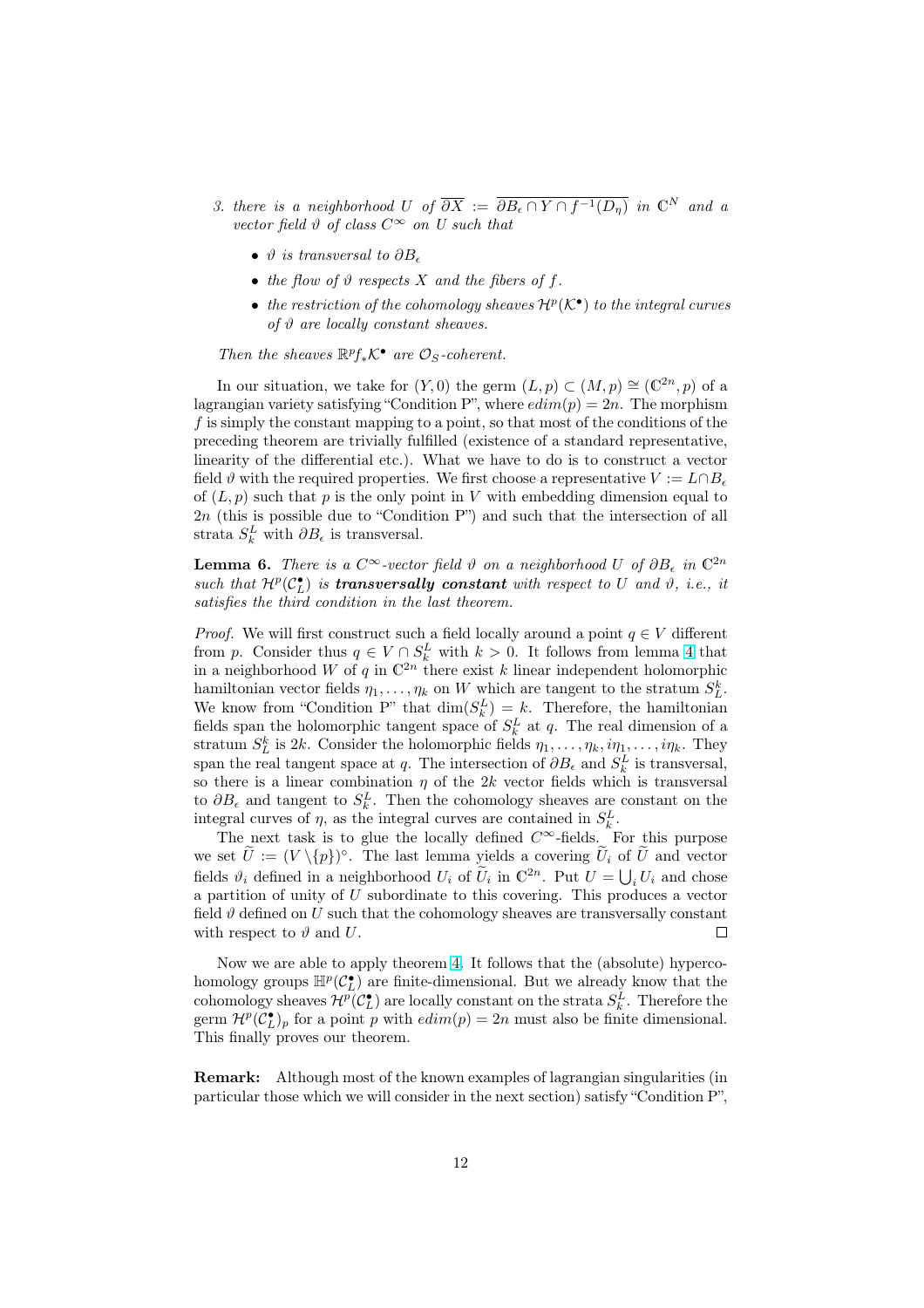it is easy to construct spaces where points with maximal embedding dimension are not isolated. The following example is taken from [Giv88]:

Consider a non-quasihomogenous plane irreducible curve singularity  $(C, 0) \subset$  $(\mathbb{C}^2, 0)$  which is Lagrangian with respect to the symplectic structure  $dp \wedge dq$ . Let  $\nu : (\tilde{C}, 0) \to (C, 0)$  be the normalization of this curve. Then we can consider the generating function of [C,](#page-20-0) i.e., a continuous function  $F: (C, 0) \to (\mathbb{C}, 0)$  which is holomorphic on  $C_{\text{reg}}$  and satisfies

$$
dF_{|C_{\text{reg}}} = \alpha_{|C_{\text{reg}}|}
$$

where  $\alpha$  is the Liouville form  $p dq$ . As  $(C, 0)$  was not homogeneous, F is not holomorphic on all of C (for a discussion of this fact, see [Her], Chap. 7). Therefore, the image  $(\Lambda, 0)$  of the mapping

$$
(\nu, F) : (\widetilde{C}, 0) \longrightarrow (\mathbb{C}^3, 0)
$$
  

$$
p \longmapsto (\nu(p), (F \circ \nu)(p))
$$

is a legendrian space curve singularity, i.e. the contact form  $dz - pdq$  vanishes on  $\Lambda_{reg}$  and  $(\Lambda, 0)$  has embedding dimension 3. Now for any germ of a contact manifold  $(K, 0)$  of dimension  $2n - 1$  we can equip the direct product  $(M, 0)$  =  $(K,0) \times (\mathbb{C}^*,p)$  with a symplectic structure (which is called symplectization of  $(K, 0)$  in [Giv88]): in our example, taking  $K = \mathbb{C}^3$  with coordinates  $(p, q, z)$ , we have local coordinates  $(p, q, z, t)$  on  $(M, 0)$  and

$$
\omega = d \left( t (dz - pdq) \right)
$$

There is [a natura](#page-20-0)l projection  $\pi : (M, 0) \to (K, 0)$  and the preimage  $L := \pi^{-1}(\Lambda)$ is a lagrangian subspace of  $(M, 0)$ . Obviously, at all points  $(0, q) \in L$  we have  $edim_{(0,q)}L = 4$ . Therefore,  $(L, 0)$  does not satisfy "Condition P". Probably, there are examples of this type where the cohomology of  $\mathcal{C}_{L,0}^{\bullet}$  (and in particular the module  $\mathcal{L}I_{L,0}^{1}$  is not finite over C. However, as these spaces are nonquasihomogenous, a direct calculation of the cohomology of the complex  $\mathcal{C}^{\bullet}$  is very difficult (see the next section).

**Remark:** By the *Riemann-Hilbert-correspondence* ([Bjö93]), the complex  $C_{L}^{\bullet}$ , viewed as an object of  $\mathcal{D}_c^b(\mathbb{C}_M)$  (the derived category of constructible sheaves of C-vector spaces on  $M$ ) corresponds via the *de Rham*-functor to a unique complex of coherent  $\mathcal{D}_M$ -modules with regular holonomic cohomology supported on  $L$ (i.e., an object of  $\mathcal{D}_{r.h.}^b(\mu_L(\mathcal{D}_M))).$ 

**Lemma 7.** The complex  $C_{L}^{\bullet}$  satisfies the first perversity condition, that is, the following inequality holds.

$$
\dim supp(\mathcal{H}^i(\mathcal{C}_L^{\bullet})) \leq n - i
$$

*Proof.* Let  $p \in S_k^L$ . Then  $(L, p) = (L', p') \times (\mathbb{C}^k, 0)$  and  $\mathcal{H}^i(\mathcal{C}_L^{\bullet})_p = \mathcal{H}^i(\mathcal{C}_{L'}^{\bullet})_{p'}$ . But  $\dim(L') = n - k$ , so  $\mathcal{H}^i(\mathcal{C}_{L'})_{p'} = 0$  for all  $i > n - k$ . This means that for fixed  $i$ ,  $\mathcal{H}^i(\mathcal{C}_{L}^{\bullet})_p = 0$  for  $p \in S_k^{\overline{L}}$  for all  $k > n - i$ . So  $\mathcal{H}^i(\mathcal{C}_{L}^{\bullet})$  is supported on the strata  $S_k^L$  for  $k \leq n - i$ . By "Condition P" they are of dimension less or equal  $n - i$ .  $\Box$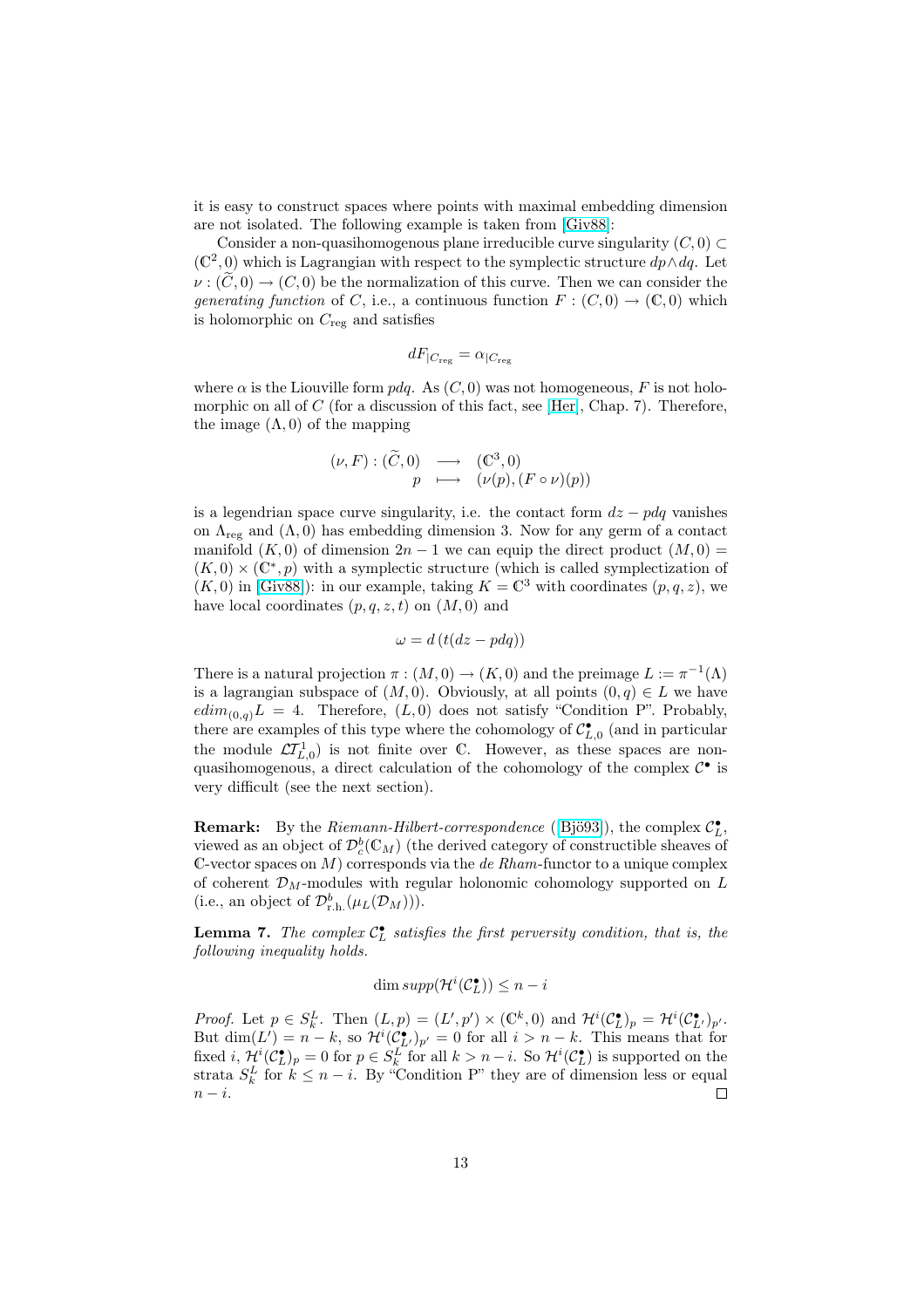The second perversity condition means that

$$
\dim supp(\mathcal{H}_V^i(\mathcal{C}_L^{\bullet})) \le \dim(V)
$$

for any irreducible subspace  $V \subset L$  and any  $i \in \{0, \ldots, n - \dim(V)\}\$ . Here  $\mathcal{H}_V^i(\mathcal{C}_{L}^{\bullet})$  is the *i*-th local cohomology sheaf with respect to V of  $\mathcal{C}^{\bullet}$ . It is not known whether this condition is always satisfied by a variety  $L$  with constructible complex  $\mathcal{C}_{L}^{\bullet}$ . Whenever this is the case, the  $\mathcal{H}^{i}$ 's are the *de Rham*-cohomology modules of a *single*  $\mathcal{D}_M$ -module supported on L. This suggest that the complex  $\mathcal{C}_L^{\bullet}$  is related to D-module theory. Some more evidence for this conjecture comes from the following consideration: Every complex manifold  $X$  is lagrangian in its cotangent bundle T <sup>∗</sup>X. Consider Spencer's complex, which is a resolution of  $\mathcal{O}_X$  as a  $\mathcal{D}_X$ -module, explicitly:

$$
Sp(\mathcal{O}_X)^{\bullet} : \dots \to \mathcal{D}_X \otimes_{\mathcal{O}_X} \Theta_X^{p+1} \to \mathcal{D}_X \otimes_{\mathcal{O}_X} \Theta_X^p \to \dots \to \mathcal{D}_X \to \mathcal{O}_X \to 0
$$

The de Rham-complex of a  $\mathcal{D}_X$ -module M is obtained as

$$
DR(M) := \mathcal{H}om_{\mathcal{D}_X}(Sp(\mathcal{O}_X)^{\bullet}, \mathcal{M})
$$

If we define a generalized version of the complex  $\mathcal{C}^\bullet_L$  as

$$
\mathcal{C}^p_L(\mathcal{M}):=\mathcal{H}\!\mathit{om}_{{\mathcal O}_L}\left(\bigwedge^p\mathcal{L},\mathcal{M}\right)
$$

for some module M over the Lie algebroid  $\mathcal{L}$ , then  $\mathcal{C}_X^p(\mathcal{M})$  is exactly the de Rham-complex of the  $\mathcal{D}_X$ -Module M.

### 5 Examples and results

In this section we will describe some of the basic examples of singular lagrangian submanifolds, in particular those for which results on their deformation spaces are available. We start with the mst simple case, a plane curve C in  $\mathbb{K}^2$ , given as the zero set of a mapping  $f : \mathbb{K}^2 \to \mathbb{K}$ . Such a curve C is obviously lagrangian. In this case the complex  $\mathcal{C}^{\bullet}_{C}$  simplifies to

$$
\mathcal{C}_C^0 = \mathcal{O}_C \quad \xrightarrow{\delta} \quad \mathcal{C}_C^1 = \mathcal{H}om_{\mathcal{O}_C}(\mathcal{I}/\mathcal{I}^2, \mathcal{O}_C) = \mathcal{H}om_{\mathcal{O}_C}(\mathcal{O}_C, \mathcal{O}_C) = \mathcal{O}_C
$$
  

$$
h \quad \longmapsto \quad \{h, f\}
$$

It follows immediately that  $\mathcal{H}^2(\mathcal{C}_C^{\bullet}) = 0$ , while

$$
\mathcal{L}\mathcal{T}_C^1 = \mathcal{H}^1(\mathcal{C}_C^{\bullet}) = \mathcal{C}oker(\delta)
$$

This sheaf is supported on the singular points of the curve, let  $x_0$  be such a point. Then we have

$$
\mathcal{L} \mathcal{T}^1_{C,x_0} = \frac{\mathcal{O}_{C,x_0}}{\{\{h,f\} \mid h \in \mathcal{O}_{C,x_0}\}}
$$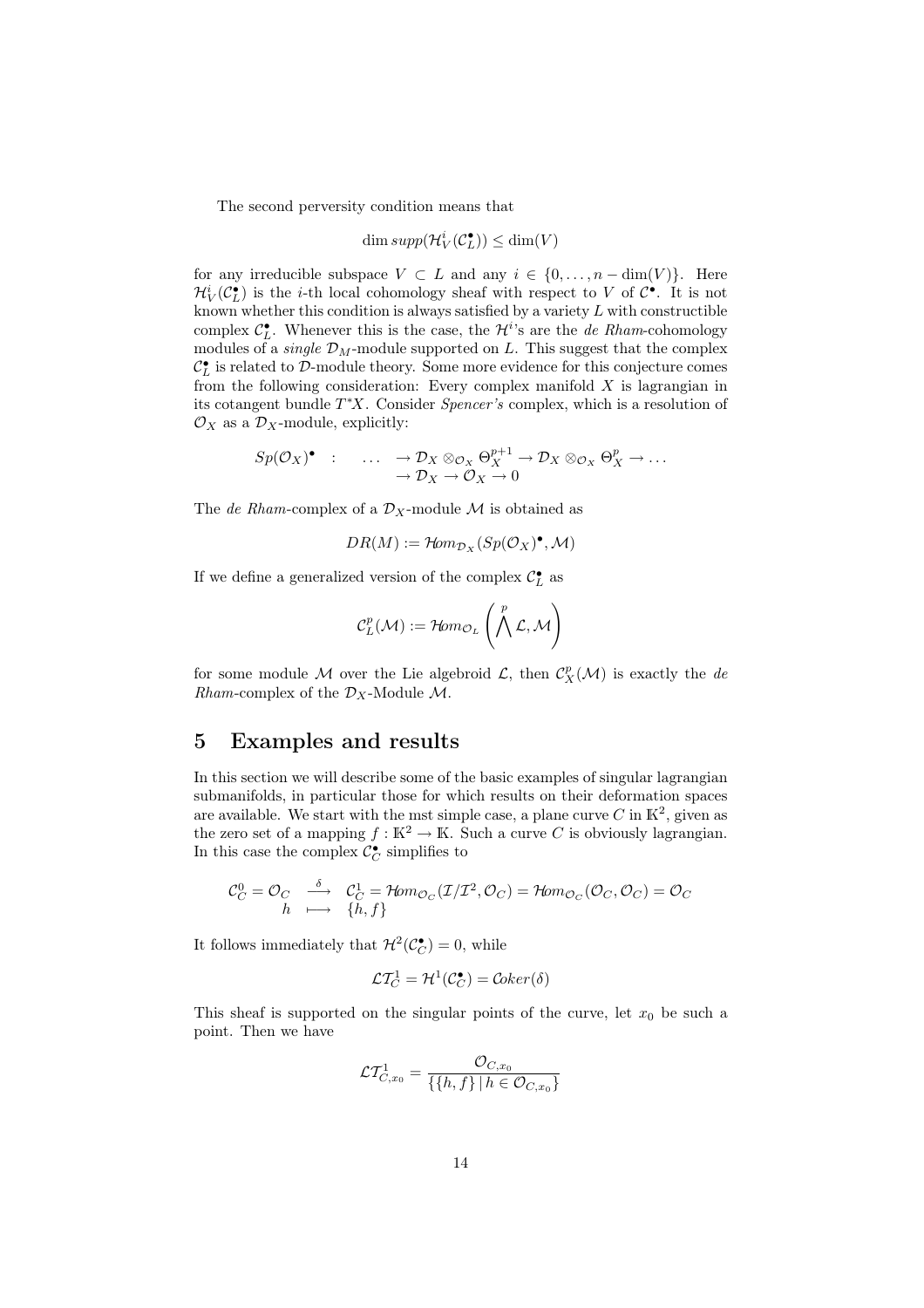Now the following equalities hold

$$
\frac{\mathcal{O}_{C,x_0}}{\{\{h,f\}|h \in \mathcal{O}_{C,x_0}\}} = \frac{\Omega_{\mathbb{K}^2,x_0}^2}{\left\{f\Omega_{\mathbb{K}^2,x_0}^2 + \{df \wedge dh|h \in \mathcal{O}_{C,x_0}\}\right\}}
$$
\n
$$
= \frac{\Omega_{\mathbb{K}^2,x_0}^2}{\left\{f\Omega_{\mathbb{K}^2,x_0}^2 + df \wedge d\Omega_{\mathbb{K}^2,x_0}^0\right\}}
$$

because  $\mathcal{O}_{C,x_0} \cong \Omega^2_{\mathbb{K}^2,x_0}/(f\Omega^2_{\mathbb{K}^2,x_0})$  and the Poisson bracket of two functions h and g corresponds under the isomorphism  $\mathcal{O}_{K^2,x_0} \cong \Omega_{K^2,x_0}$  to the 2-form  $dh \wedge dg$ . But it is known (see [Mal74]) that the dimension of the last quotient equals  $\mu$ , the Milnor number of the plane curve singularity  $(C, x_0)$ . So the result is:  $\overline{y}$ 

$$
\mathcal{L}T_{C}^{1} = \prod_{x_0 \in Sing(C)} \mathbb{K}^{\mu(C, x_0)}
$$

This is remarkable because the usual  $T_C^1$  has dimension  $\tau$  (the Tjurina number) which is in general smaller than  $\mu$ . The difference corresponds to the space of symplectic structures on  $\mathbb{K}^2$  relative to which C is lagrangian (see [Giv88] and [Her], Theorem 7.2b).

Applying lemma 5, we see that the dimension of  $\mathcal{L}T^1$  for a surface singularity which is a curve germ, crossed with a smooth factor is also equal to the Milnor number of this curve. This result can also be obtained by a direct [calcula](#page-20-0)tion, [e.g.,](#page-20-0) for a cuspidal edge given in four-space (with coordinates  $A, B, C, D$  and symplectic form  $dA \wedge dC + dB \wedge dD$  by the two equations  $A, B^2 - C^3$ , we get  $LT<sup>1</sup> = K<sup>2</sup>$  and  $LT<sup>2</sup> = 0$ .

We will proceed with further examples of lagrangian surfaces in  $K<sup>4</sup>$ , which satisfy "Condition P" of theorem 3. So there are three strata: one point with embedding dimension four (supposed to be the origin), the singular locus away from this point and the regular locus. In order to simplify the calculation of the cohomology of  $C^{\bullet}$ , we will suppose that our varieties are strongly quasi-homogeneous in the sense of [CJ[NM](#page-8-0)M96], that is, one can choose local coordinates of the ambient space around each point of  $L$  such that the defining equations become weighted homogeneous with positive weights. In this case, the de Rham-complex is a resolution of the constant sheaf as one can see by considering the decompositio[n of the mod](#page-20-0)ules  $\Omega_L^p$  into eigenspaces of the Liederivative.

**Lemma 8.** Let  $L \subset M$  be a strongly quasi-homogeneous lagrangian subvariety. Consider the map  $J: (\Omega_L^{\bullet}, d, \wedge) \to (\mathcal{C}_L^{\bullet}, \delta, \wedge)$  of DGA's from corollary 1. Denote by  $\widetilde{\Omega}_L^{\bullet}$  the subcomplex  $\mathcal{I}_m(J)$  in  $\mathcal{C}_L^{\bullet}$ . Then  $\widetilde{\Omega}_L^{\bullet}$  is a resolution of  $\mathbb{K}_L$ .

Proof. By the long exact cohomology sequence, it suffices to prove that the complex  $Ker(J)$  is acyclic. This can be done in exactly the same way as for  $\Omega^\bullet_L$  provided that the inner derivative  $i_E$  ( $E$  being the quasi-homogen[eo](#page-3-0)us Euler vector field) maps  $\mathcal{K}er(J) \cap \Omega_L^p$  into  $\mathcal{K}er(J) \cap \Omega_L^{p-1}$ . But this follows from lemma 1 because if  $\omega$  is a torsion element than the same holds for  $i_E \omega$ .  $\Box$ 

**Corollary 5.** Denote by  $\mathcal{G}_{L}^{\bullet}$  the cokernel of the map J. Then there is an exact sequence of complexes of  $\mathcal{O}_L$ -modules

$$
0 \longrightarrow \widetilde{\Omega}_L^{\bullet} \longrightarrow \mathcal{C}_L^{\bullet} \longrightarrow \mathcal{G}_L^{\bullet} \longrightarrow 0
$$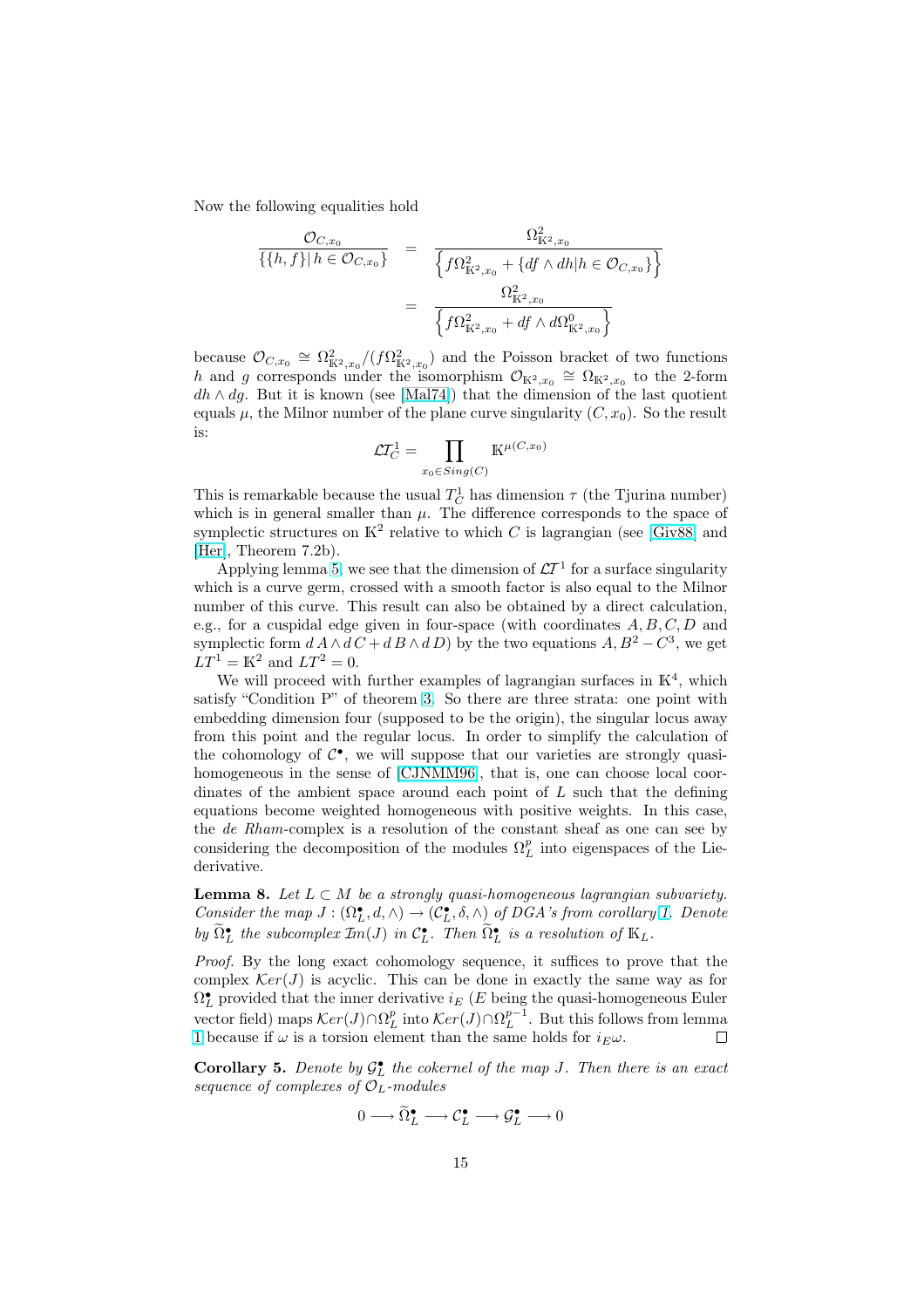and the associated long exact sequence gives

$$
\mathcal{H}^i(\mathcal{C}^\bullet_L) = \mathcal{H}^i(\mathcal{G}^\bullet_L)
$$

for all  $i \geq 0$ . In particular, if L is of dimension two, then we get

$$
\mathcal{H}^{1}(\mathcal{C}_{L}^{\bullet}) = \text{Ker}(\delta : \mathcal{G}_{L}^{1} \to \mathcal{G}_{L}^{2})
$$
  

$$
\mathcal{H}^{2}(\mathcal{C}_{L}^{\bullet}) = \text{Coker}(\delta : \mathcal{G}_{L}^{1} \to \mathcal{G}_{L}^{2})
$$

We can thus calculate  $\mathcal{L}T_L^1$  and  $\mathcal{L}T_L^2$  by computing the induced morphism  $\delta$  :  $\mathcal{G}_L^1$   $\rightarrow$   $\mathcal{G}_L^2$ . As J is an isomorphism at smooth points, the sheaves  $\mathcal{G}_L^i$ are supported on the singular locus of L, which is of dimension one. In a neighborhood of all of its regular points  $q$  (points with embedding dimension three), the germ is decomposable and the dimension of  $\mathcal{H}^{i}(\mathcal{C}_{L}^{\bullet})_{q}$  is given by lemma 5. So we are only interested in the one special point with maximal embedding dimension. We now choose a quasihomogenous (with respect to the given grading) element  $p \in \mathcal{O}_L$  which is finite when restricted to the support of  $\mathcal{G}_{L}^{i}$ , note that although this is set-theoretically equal to the singular locus of L, it may [ha](#page-9-0)ve embedded components. We will suppose that  $p$  maps the origin in K<sup>4</sup> to the origin in K. Consider the sheaves  $p_*\mathcal{G}_L^1$  and  $p_*\mathcal{G}_L^2$ , these are modules over  $\mathcal{O}_K$ . Denote by  $\widetilde{E}$  resp.  $\widetilde{F}$  the modules of section of  $p_*\mathcal{G}_L^1$  resp.  $p_*\mathcal{G}_L^2$  in a small neighborhood of the origin. Then they can be decomposed into torsion and torsion free parts, the former being supported on the origin while the latter is free over  $\mathbb{K}\{t\}$ . In practice, this is done as follows: As  $\mathcal{G}_L^1$  and  $\mathcal{G}_L^2$  are graded modules over  $\mathcal{O}_L$  and the map  $\delta: \mathcal{G}_L^1 \to \mathcal{G}_L^2$  is homogeneous, we consider the decomposition of these modules into homogeneous parts. The map  $p$  is finite, so the torsion submodules of  $\widetilde{E}$  and  $\widetilde{F}$  corresponds to homogeneous parts of  $\mathcal{G}_L^1$ and  $\mathcal{G}_L^2$  in a **finite** number of degrees. This yields a decomposition of  $\widetilde{E}$  and  $\widetilde{F}$ into  $\widetilde{E} = \widehat{E} \oplus E$  and  $\widetilde{F} = \widehat{F} \oplus F$  such that  $\widehat{E}$  and  $\widehat{F}$  are supported on the origin, while  $E$  and  $F$  are free. We first calculate the rank of these modules.

**Lemma 9.** The rank of E and F is the Milnor number  $\mu$  of the transversal curve singularity, i.e. the germ  $(L', 0)$  such that  $(L, p) = (L', 0) \times (\mathbb{K}, 0)$  for all  $p \in Sing(L) \setminus 0$ .

*Proof.* We will determine the rank of  $(\mathcal{G}_L^1)_p$  and  $(\mathcal{G}_L^2)_p$  at a decomposable point p. This is an explicit calculation involving the definition of the complex  $\mathcal{C}_{L}^{\bullet}$  and the map  $J : \Omega_L^{\bullet} \to \mathcal{C}_L^{\bullet}$ . So suppose that  $(L, p)$  is a decomposable germ. We choose coordinates  $(x, y, s, t) \in \mathbb{K}^4$  (with symplectic form  $\omega = dx \wedge dy + ds \wedge dt$ ) around p such that L is given as the zero locus of s and a function f depending only on  $x$  and  $y$ . Denote the ideal generated by these two functions by  $I$  and by R the stalk of  $\mathcal{O}_L$  at the point p. Then we can identify  $I/I^2$  with  $R^2$ , so  $Hom_R(I/I^2, R)$  is free on the two generators  $n_1$  and  $n_2$ , where

$$
n_1(f) = 1 \quad n_1(s) = 0
$$
  

$$
n_2(f) = 0 \quad n_2(s) = 1
$$

while  $Hom_R(I/I^2 \wedge I/I^2, R)$  is just R, generated by the homomorphism sending  $f \wedge s$  to 1 in R. The complex  $\mathcal{C}^{\bullet}$  at the point p then reads:

$$
R \longrightarrow R n_1 \oplus R n_2 \longrightarrow R
$$
  
\n
$$
h \longrightarrow (\{h, f\}, \{h, s\})
$$
  
\n
$$
(p, q) \longrightarrow \{p, s\} + \{f, q\}
$$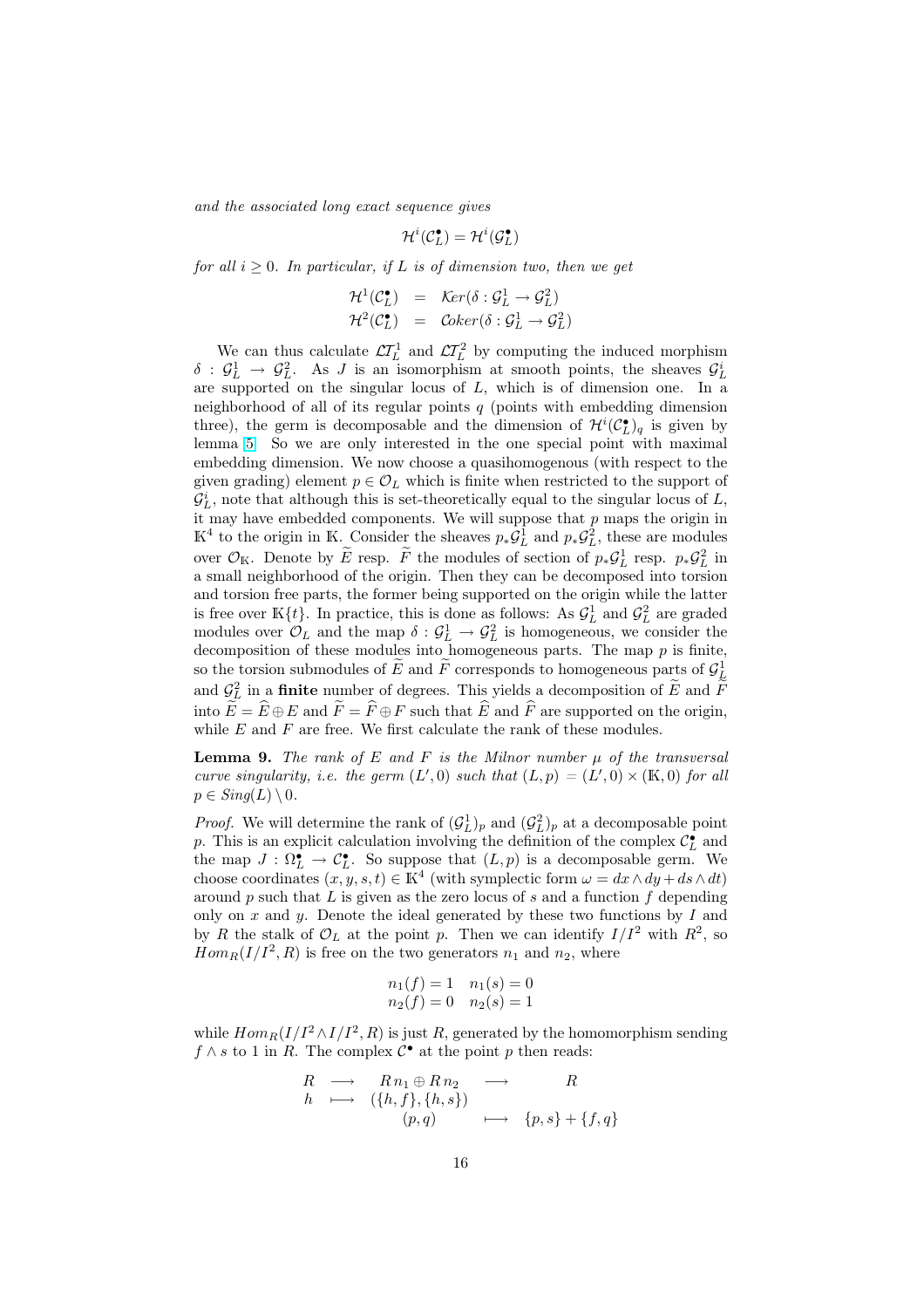where the pair  $(p, q) \in R^2 = Hom_R(I/I^2, R)$  denotes the homomorphism sending  $f \in I/I^2$  to  $p \in R$  and  $s \in I/I^2$  to  $q \in R$ .

Now we have to investigate the modules of differential forms on  $L$  at  $x$ . In general

$$
\Omega_R^p = \Omega_S^p / (I \Omega_S^p + dI \wedge \Omega_S^{p-1})
$$

where S is the ring  $K\{x, y, s, t\}$ . This leads to

$$
\begin{array}{rcl}\n\Omega^1_R & = & M_1 \oplus M_2 \\
\Omega^2_R & = & M_3 \oplus M_4\n\end{array}
$$

where we have used the following abbreviations:

$$
M_1 = \frac{R dx \oplus R dy}{R df}
$$
  
\n
$$
M_2 = R dt
$$
  
\n
$$
M_3 = \frac{R dx \wedge dy}{R df \wedge dx \oplus R df \wedge dy}
$$
  
\n
$$
M_4 = \frac{R dx \wedge dt \oplus R dy \wedge dt}{R df \wedge dt}
$$

 $J:\Omega^{\bullet}_L\to \mathcal{C}^{\bullet}_L$  can be described as

$$
J: M_1 \longrightarrow Rn_1 \oplus Rn_2
$$
  
\n
$$
dx \longrightarrow (\{x, f\}, \{x, s\}) = (\partial_y f, 0)
$$
  
\n
$$
dy \longrightarrow (\{y, f\}, \{y, s\}) = (-\partial_x f, 0)
$$
  
\n
$$
J: M_2 \longrightarrow Rn_1 \oplus Rn_2
$$
  
\n
$$
dt \longmapsto (\{t, f\}, \{t, s\}) = (0, 1)
$$
  
\n
$$
J: M_3 \longrightarrow R
$$

$$
dx \wedge dy \longrightarrow J(dx) \wedge J(dy) = 0
$$
  
\n
$$
J: M_4 \longrightarrow R
$$
  
\n
$$
dx \wedge dt \longrightarrow J(dx) \wedge J(dt) = \partial_y f
$$
  
\n
$$
dy \wedge dt \longrightarrow J(dx) \wedge J(dt) = -\partial_x f
$$

E and F are the cokernels of the maps  $J : M_1 \oplus M_2 \rightarrow R n_1 \oplus R n_2$  and  $J: M_3 \oplus M_4 \to R$ , respectively. We see that E is a quotient of  $R n_1$  and F a quotient of  $R(n_1 \wedge n_2)$ . Using the form  $dx \wedge dy$ , we can identify the modules quotient of  $R(n_1 \wedge n_2)$ . Using the form  $ax \wedge ay$ , we can identify the modules  $R n_1$  and  $R(n_1 \wedge n_2)$  with  $\left(\Omega_{K^2,0}^2/f\Omega_{K^2,0}^2\right) \widehat{\otimes} K\{t\}$ . Under this identification, the modules E and F are isomorphic to  $\binom{n}{H/(f \cdot H)} \widehat{\otimes} K\{t\}$ , where  $H :=$  $\Omega_{\mathbb{K}^2,0}^2/df \wedge d\Omega_{\mathbb{K}^2,0}^0$  is the Brieskorn lattice of the function  $f \in \mathbb{K}\lbrace x,y \rbrace$ . The Brieskorn lattice is a rank  $\mu$  K{ $f$ }-module, so that E and F are of rank  $\mu$  over  $K\{t\}.$  $\Box$ 

The lemma shows that the operator  $\delta$  defines an  $(E, F)$ -connection in the sense of [Mal74]. Denote  $\delta_{|E}$  by D for short. Then D is a first-order differential operator  $D: \mathcal{O}_{\mathbb{K}}^{\mu} \to \mathcal{O}_{\mathbb{K}}^{\mu}$  which respects the grading. So it is of the form

$$
D = t\partial_t \mathbb{1} + A
$$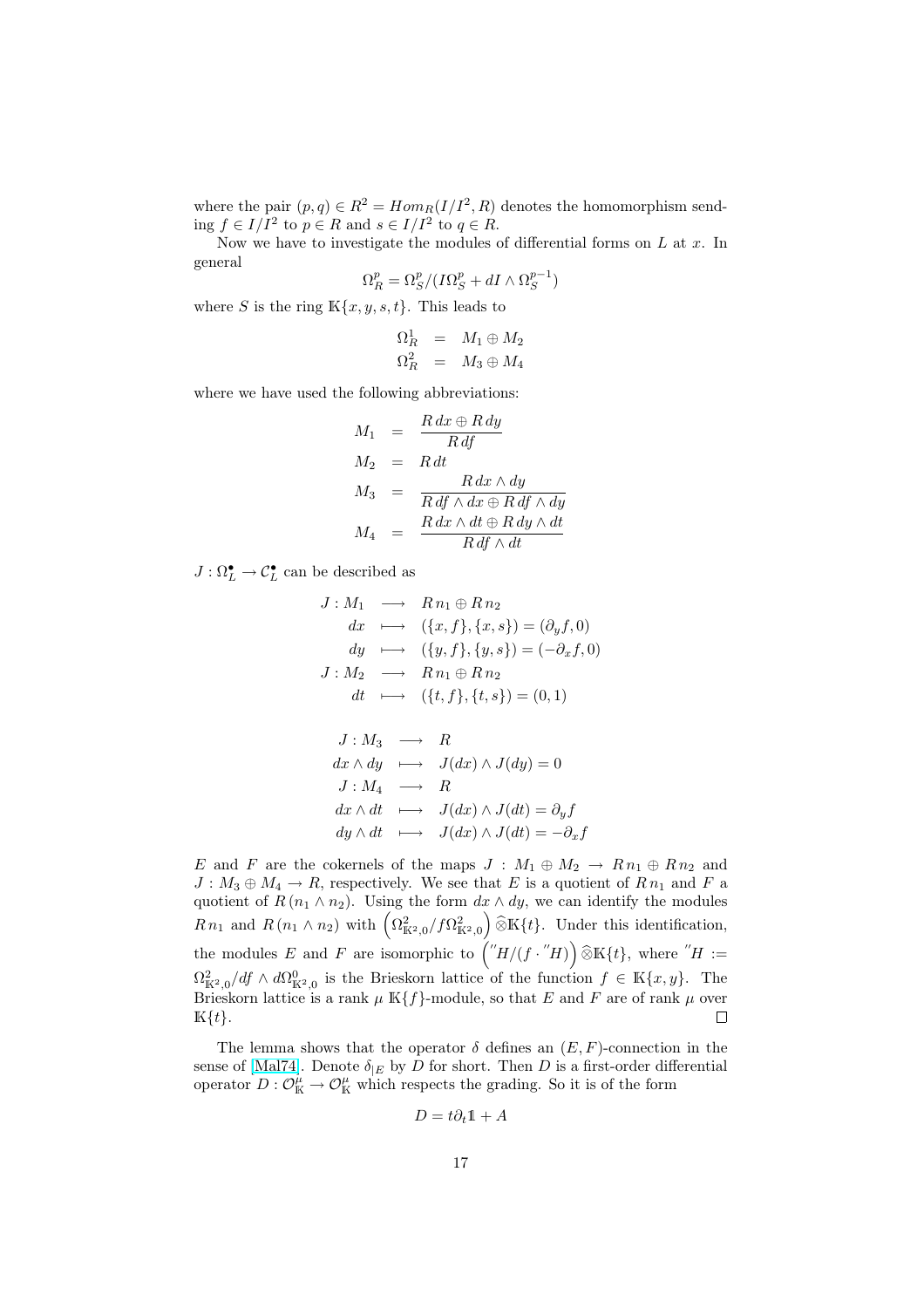

Figure 1: The open swallowtail  $\Sigma_2 \subset \mathbb{K}^4$ 

where A is a constant  $\mu \times \mu$ -matrix. We can thus calculate the cohomology of the operator  $\delta$  in two steps:  $\widehat{E}$  and  $\widehat{F}$  are of finite dimension, so the kernel and cokernel of  $\delta_{|\widehat{E}}$  can be computed explicitly. Secondly, the cohomology of  $\delta_{|E}$  can be deduced from the solutions of the differential system given by D. All explicit calculations have been done using Macaulay2 (see [GS]).

The first interesting example we are going to study is the so called "open swallowtail". For details of its definition, see [Giv82] and [Giv83]. Consider the space of polynomials in one variable of degree  $d := 2k + 1$  with fixed leading coefficient and sum of roots equal to zero, that is, [the s](#page-20-0)pace

$$
\mathcal{P}_{2k+1} = \left\{ x^{2k+1} + A_2 x^{2k-1} + \ldots + A_{2k+1} x^0 \right\} \cong \mathbb{K}^{2k}
$$

which comes equipped with the following symplectic structure

$$
\omega = \sum_{i=2}^{k+1} (2k+1-i)!(i-2)! \cdot (-1)^i dA_i \wedge dA_{2k+3-i}
$$

We will write  $\Sigma_k$  for the subspace consisting of those polynomials which have a root of multiplicity greater than  $k$ . This space is obviously of dimension  $k$  and it can be shown that the form  $\omega$  vanishes on its regular locus. So we have a lagrangian subvariety in the space  $\mathcal{P}_{2k+1}$ , which is called open swallowtail. To get a more concrete impression of how it looks like, we will describe the easiest examples. For  $k = 1$ ,  $\Sigma_1 \subset \mathcal{P}_3$  is just the ordinary cusp in the plane, this case has already been discussed above. For  $k = 2$ , we obtain a surface in the four-dimensional space (see the conceptual figure 1)

$$
\mathcal{P}_5 = \left\{ x^5 + Ax^3 + Bx^2 + Cx + D \, | \, (A, B, C, D) \in \mathbb{K}^4 \right\}
$$

(the symplectic form is  $\omega = 3d A \wedge d D + d C \wedge d B$ ) consisting of those polynomials f with a root of multiplicity at least three. Such a f can be written as  $f =$  $(x-a)^3(x^2+3ax+b)$ , so there is a normalization of  $\Sigma_2$  given by

$$
n: \mathbb{K}^2 \longrightarrow \mathcal{P}_5 = \mathbb{K}^4
$$
  
(a, b) 
$$
\longmapsto (b - 6a^2, 8a^3 - 3ab, 3a^2b - 3a^4, -a^3b)
$$

Note that the singular locus of  $\Sigma_2$  is a again a cusp as well as the transversal curve singularity.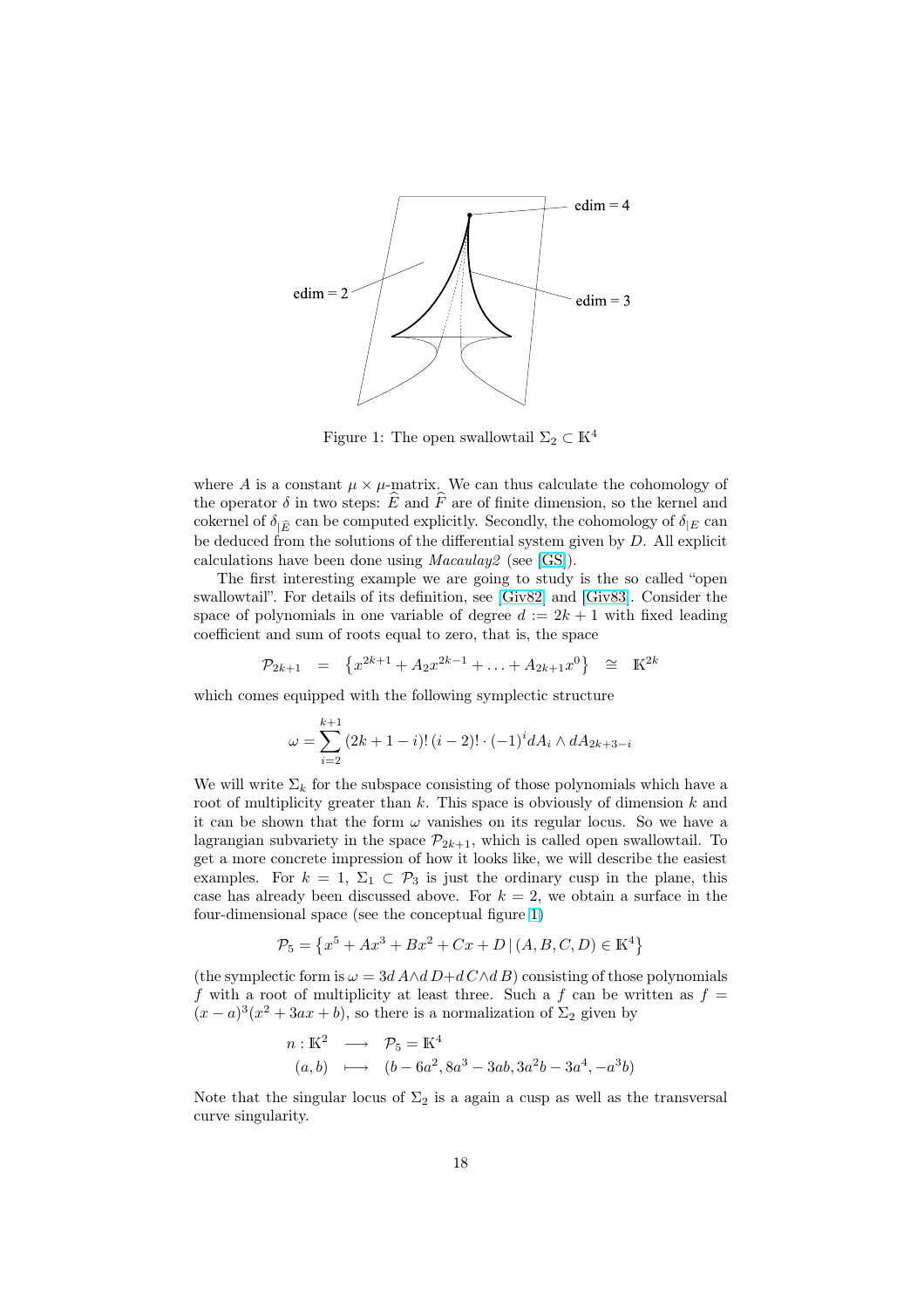The space  $\Sigma_2$  is our main example, we will describe in some detail how to apply the general results in this case. Using elimination theory, we can calculate the defining equations of  $\Sigma_2$  in K<sup>4</sup>. It turns out that the swallowtail is a determinantal variety given by the minors of the matrix

$$
\begin{pmatrix} 9D & 9B^2 - 32AC \\ 3C & -5AB + 125D \\ -9B & 45A^2 - 100C \end{pmatrix}
$$

The ideal which defines  $\Sigma_2$  is generated by the following three polynomials

$$
f_1 = -27B^2C + 96AC^2 - 45ABD + 1125D^2,
$$
  
\n
$$
f_2 = 81B^3 - 288ABC + 405A^2D - 900CD
$$
  
\n
$$
f_3 = -45AB^2 + 135A^2C - 300C^2 + 1125BD
$$

So  $\Sigma_2$  is not a complete intersection but nevertheless Cohen-Macaulay by the Hilbert-Burch theorem. We list the commutators  $\{f_i, f_j\}$  (for  $1 \leq i < j \leq 3$ ) with respect to the given set of generators (this is a direct proof that  $\Sigma_2 \subset \mathbb{K}^4$ is involutive):

$$
\{f_1, f_2\} = -576Af_1 + 81Bf_2 - 96Cf_3
$$
  

$$
\{f_1, f_3\} = 15Af_2 - 12Bf_3
$$
  

$$
\{f_2, f_3\} = -900f_1 + 18Af_3
$$

 $\Sigma_2$  is quasi-homogeneous with the weights  $(2, 3, 4, 5)$  for the variables A, B, C, D, respectively. We can thus apply the machinery developed above to obtain D, respectively. We can thus apply the machinery developed above<br>that  $(\mathcal{L}T_{\Sigma_2}^1)_0 = 0$ , while  $(\mathcal{L}T_{\Sigma_2}^2)_0 = \mathbb{K}$ . The operator D is in this case

$$
t\partial_t 1 + \begin{pmatrix} 11/40 & -245/2 & 0 & 0 \\ 33/4000 & 109/40 & 0 & 0 \\ 0 & 0 & 49/15 & -59/27 \\ 0 & 0 & 51/100 & 11/15 \end{pmatrix}
$$

For  $\mathbb{K} = \mathbb{C}$ , the residue of the meromorphic connection on the trivial bundle  $\mathcal{O}_{\mathbb{C}}^{\mu}$ given by the operator  $\partial_t$  has the following eigenvalues (spectral numbers) which determine the monodromy of the locally constant sheaf  $\mathcal{L}I_{|Sing(\Sigma_2) \setminus 0}^1$ 

$$
-\frac{8}{10}\, ,\, -\frac{13}{10}\, ,\, -\frac{22}{10}\, ,\, -\frac{27}{10}
$$

The second large class of examples are the conormal spaces. Given any submanifold Y of an *n*-dimensional manifold  $X$ , the total space of the conormal bundle  $T_Y^*X$  is always a lagrangian submanifold of  $T^*X$ . More generally, if Y is an analytic subspace, we can take the closure of the space of conormals to all smooth points of  $Y$ . The result (which is called conormal space of  $Y$  in  $X$ ) is still lagrangian, but may have singularities. Examples of such spaces are provided by holonomic  $\mathcal{D}_X$ -modules. Their characteristic varieties are always finite union of conormal spaces. Obviously, these spaces are conical in the fibers of  $T^*X$ . If Y is a plane curve  $C \subset X = \mathbb{K}^2$ , then the conormal space  $T^*_C \mathbb{K}^2$  will be a surface in  $K<sup>4</sup>$ . Here the results are as follows.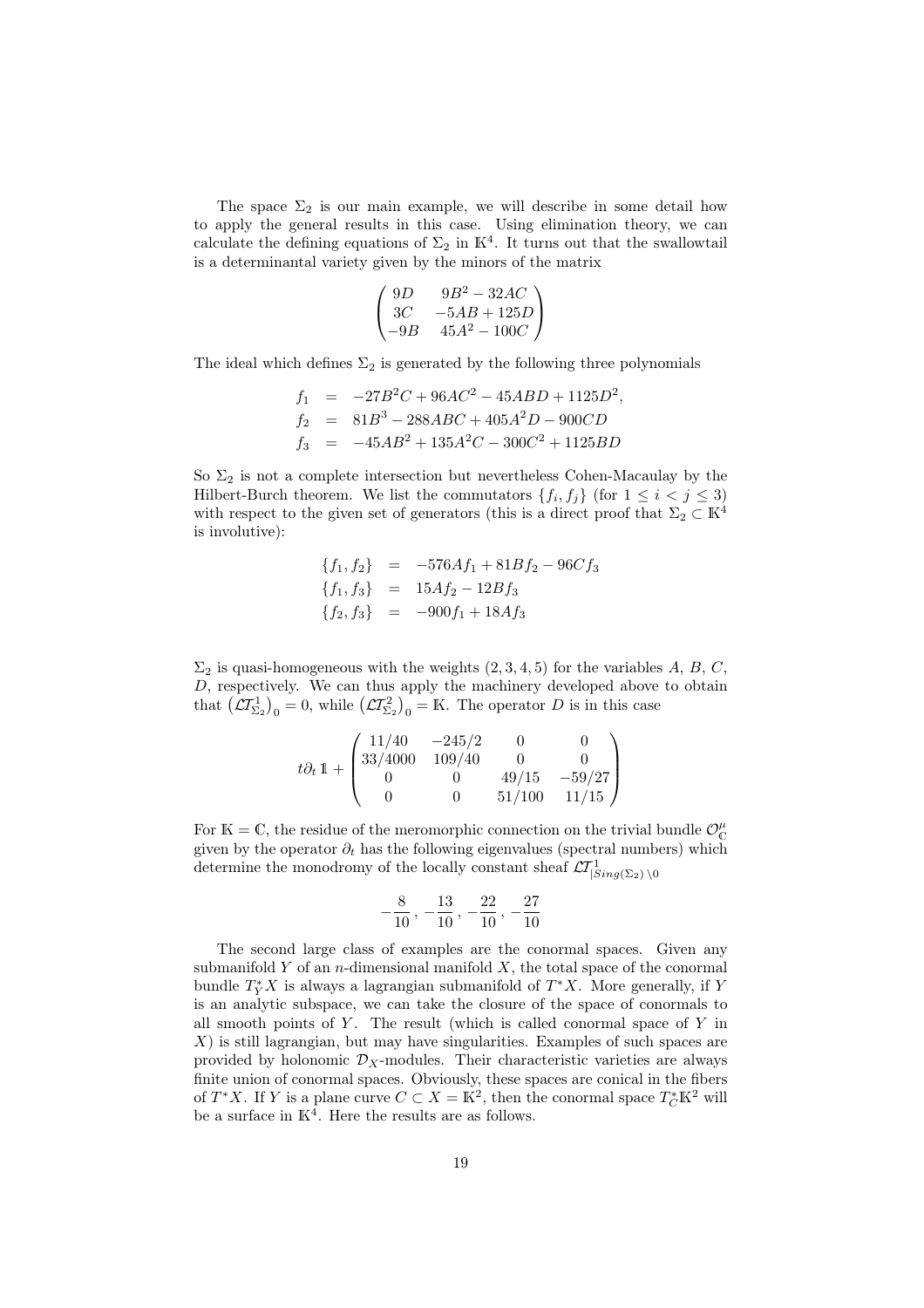equation of  $C$   $\mid$  LT<sup>1</sup>  $\mid$  LT<sup>2</sup>  $\mid$  spectrum (multiplicity, if  $\neq$  1)

|                                             |                | $\cdot$ $\cdot$                                                                                               |
|---------------------------------------------|----------------|---------------------------------------------------------------------------------------------------------------|
| $y^2-x^5$                                   |                | $_{\rule{0pt}{6pt}-}$ 16<br>$-\frac{1}{5}$<br>$\overline{5}$ ,                                                |
| $y^3 - x^7$                                 |                | $-37$<br>$\frac{37}{7}, -\frac{61}{7}, -\frac{69}{7}, -\frac{85}{7}, -\frac{93}{7}, -\frac{117}{7}$<br>$-117$ |
| $y^5-x^7$                                   |                | $-\frac{132}{7}, -\frac{148}{7}, -\frac{164}{7}$<br>116                                                       |
| $y^3-x^6$   K                               | $\mathbb K$    | $-\frac{7}{2}$ , $-\frac{10}{2}$<br>$, -\frac{13}{2}$<br>$-\frac{1}{2}$<br>$\overline{2}$ ,                   |
| $xy(x + y)(x - y)(x - 2y)$   K <sup>2</sup> | $\mathbb{K}^2$ |                                                                                                               |

In the last example, there is only an isolated singularity, so the modules  $\mathcal{G}_L^1$  and  $\mathcal{G}_L^2$  are artinien.

Finally, there is a third class of singular lagrangian subvarieties, these are completely integrable hamiltonian systems. Such a system is given in the 2ndimensional phase space by  $n$  Poisson-commuting functions. The ideal formed by them then obviously satisfies the involutivity condition. If, additionally, the common zero set of these function is a complete intersection, then it will be lagrangian in our sense. The lagrangian deformation space of such a system is at least *n*-dimensional (deforming by a constant is flat and the ideal stays involutive).

To get the equations of some interesting examples, we will proceed as follows. Choose coordinates  $(p_1, q_1, p_2, q_2)$  of  $\mathbb{K}^4$  and set  $z_1 = p_1 + iq_1$  and  $z_2 = p_2 + iq_2$ (This can obviously be done only in the real case, but for any real lagrangian singularity, we might consider its complexification, which is given by the same equations). We can now express functions on  $\mathbb{K}^4$  in the variables  $z_1, z_2, \overline{z_1}, \overline{z_2}$ , and the Poisson bracket becomes

$$
\{f,g\} = 2i \left(\partial_{\overline{z}_1} f \cdot \partial_{z_1} g - \partial_{\overline{z}_1} g \cdot \partial_{z_1} f + \partial_{\overline{z}_2} f \cdot \partial_{z_2} g - \partial_{\overline{z}_2} g \cdot \partial_{z_2} f\right)
$$

We want to find functions f, g such that  $\{f, g\} = 0$ . Set, for example  $f = \lambda z_1 \overline{z_1} +$  $\mu z_2 \overline{z_2}$  and let us look for a  $g = z_1^{\alpha} \overline{z_1}^{\beta} z_2^{\gamma} \overline{z_2}^{\delta}$  for some parameters  $\lambda, \mu, \alpha, \beta, \gamma, \delta \in$ N. It can be easily verified that the commuting condition transforms to

$$
\lambda(\alpha - \beta) - \mu(\gamma - \delta) = 0
$$

The function f is real, so we might take f and  $Re(g)$  to get a completely integrable system. The following table shows results for some resonance  $(r)$ coefficients  $\lambda, \mu$  and exponents (e)  $\alpha, \beta, \gamma, \delta$ .

 $\begin{array}{ccc} \text{r} & \text{e} & |\text{LT}^1\mid \text{LT}^2\mid \text{spectrum (multiplicity)} \end{array}$ 

| 1,0 | $\mid 0,0,1,1 \mid K^2 \mid$ |                | $\mathbb K$     | $-3^{(4)}$                                                                                                                                      |
|-----|------------------------------|----------------|-----------------|-------------------------------------------------------------------------------------------------------------------------------------------------|
| 1,2 | 0, 2, 1, 0                   | $\mathbb{K}^3$ | $\mathbb{K}^2$  | $-\frac{2}{2}^{(2)}$<br>$\frac{3}{2}$ (2)<br>$-\frac{4}{2}^{(2)},$<br>$-\frac{6}{2}^{(2)}$<br>$-\frac{5}{2}^{(2)},$                             |
| 1,3 | $ 3,0,0,1  \mathbb{K}^4$     |                | $\mathbbm{K}^3$ | $-\frac{3}{3}^{(2)}, -\frac{5}{3}^{(2)}, -\frac{7}{3}^{(4)}, -\frac{9}{3}^{(4)}, -\frac{11}{3}^{(4)}, -\frac{13}{3}^{(2)}, -\frac{15}{3}^{(2)}$ |
| 1,4 | 4,0,0,1                      | $\mathbb{K}^5$ | $\mathbbm{K}^4$ | $-\frac{4}{4}^{(2)}, -\frac{7}{4}^{(2)}, -\frac{9}{4}^{(2)}, -\frac{10}{4}^{(2)}, -\frac{12}{4}^{(2)}, -\frac{13}{4}^{(2)}$                     |
|     |                              |                |                 | $-\frac{14}{4}^{(2)}, -\frac{15}{4}^{(2)}, -\frac{16}{4}^{(2)}, -\frac{17}{4}^{(2)}, -\frac{18}{4}^{(2)}, -\frac{19}{4}^{(2)}$                  |
|     |                              |                |                 | $-\frac{20}{4}^{(2)}, -\frac{22}{4}^{(2)}, -\frac{23}{4}^{(2)}, -\frac{25}{4}^{(2)}, -\frac{28}{4}^{(2)}$                                       |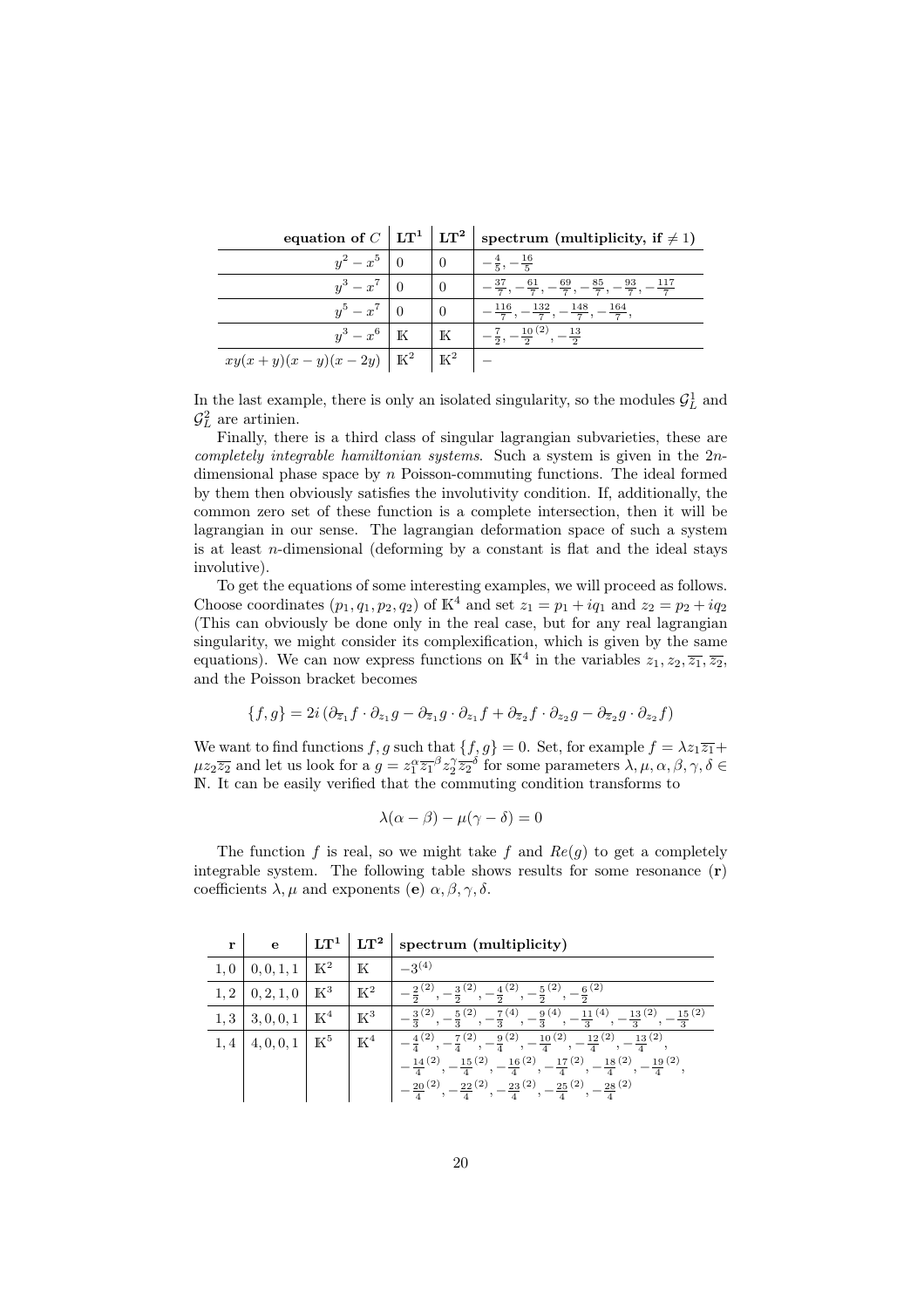<span id="page-20-0"></span>Remark: It seems that the spectral numbers have a symmetry property, but this has not yet been proved. They look similar to the spectrum of an isolated hypersurface singularity (spectral numbers of the Brieskorn lattice). One might speculate that there is a mixed Hodge structure related to this theory and that the eigenvalues share further properties with the singularity spectrum, e.g. the semi-continuity under deformations.

## References

- [Ban94] A. Banyaga, An introduction to symplectic geometry, Progress in Mathematics, vol. 117, Birkhaeuser, 1994, pp. 17–40.
- [Bjö93] Jan-Erik Björk, Analytic D-modules and applications, Mathematics and its Applications, vol. 247, Kluwer Academic Publishers, 1993.
- [CJNMM96] Francisco J. Castro-Jiménez, Luis Narváez-Macarro, and David Mond, Cohomology of the complement of a free divisor, Trans. Am. Math. Soc. 348 (1996), no. 8, 3037–3049.
- [Giv82] A.B. Givental', Varieties of polynomials having a root of fixed comultiplicity, and the generalized Newton equation, Funct. Anal. Appl. 16 (1982), 10–14.
- [Giv83] , Lagrangian manifolds with singularities and irreducible  $sl_2$ -modules, Russ. Math. Surv. 38 (1983), no. 6, 121–122.
- [Giv88] , Singular Lagrangian manifolds and their Lagrangian mappings, Itogi Nauki Tekh., Ser. Sovrem. Probl. Mat., Novejshie Dostizh. 33 (1988), 55–112, English translation: J. Soviet Math. 52.4 (1990), 3246-3278.
- [GS] Daniel R. Grayson and Michael E. Stillman, Macaulay 2, a software system for research in algebraic geometry, Available at http://www.math.uiuc.edu/Macaulay2.
- [Her] Claus Hertling, Multiplication on the tangent bundle, preprint alggeom/9910116.
- [Käl98] Rolf Källström, Smooth modules over Lie algebroids I, preprint alg-geom/9808108, 1998.
- [Mac87] K. Mackenzie, Lie groupoids and Lie algebroids in differential geometry, London Mathematical Society Lecture Note, vol. 124, Cambridge University Press, 1987.
- [Mal74] Bernard Malgrange, Intégrales asymptotiques et monodromie, Ann. Sci. Ec. Norm. Super., IV. Ser. 7 (1974), 405–430.
- [Mat] Daisuke Matsushita, *Equidimensionality of complex lagrangian fi*brations, preprint alg-geom/9911166.